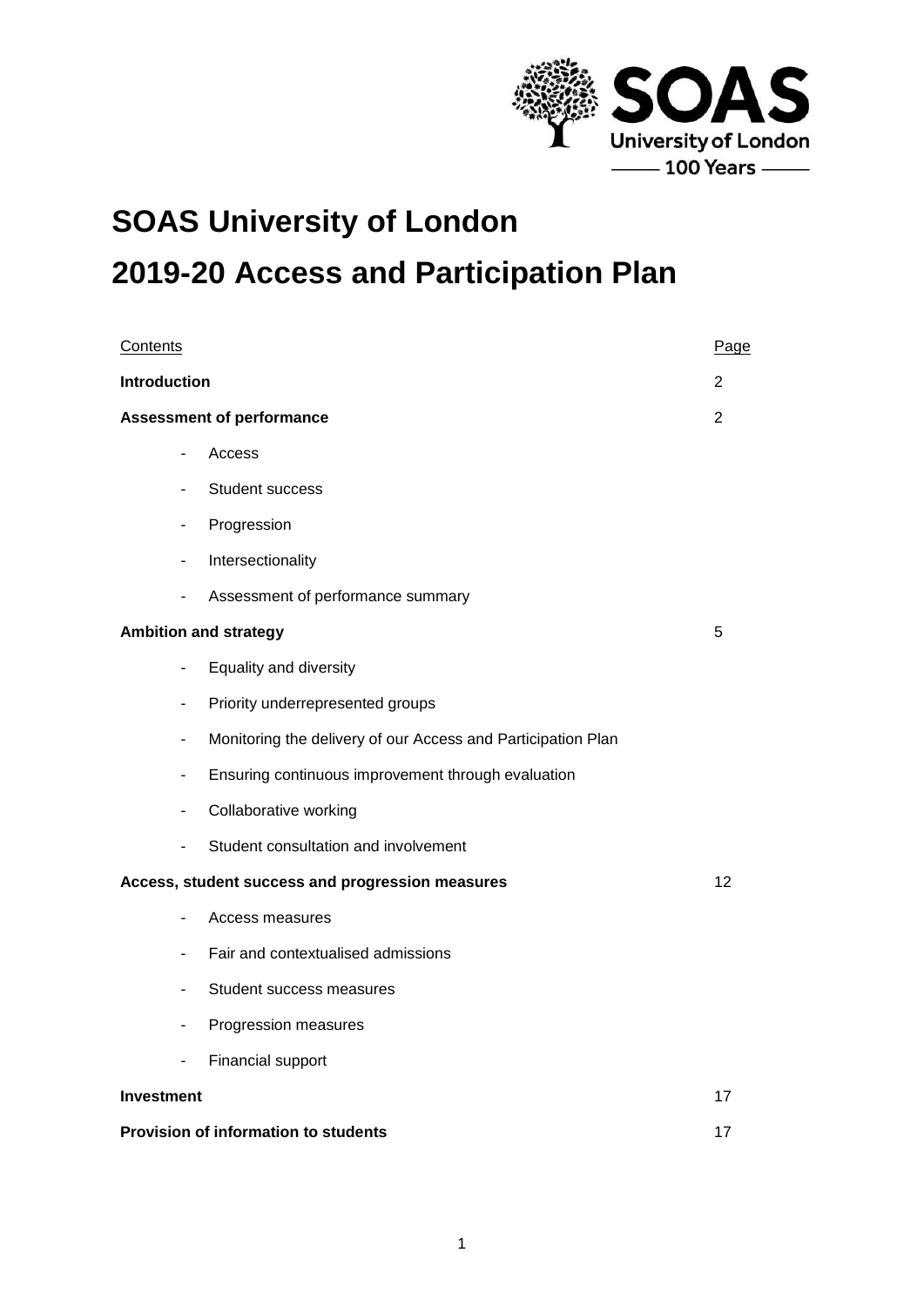# **Introduction**

- 1. SOAS University of London is one of the world's leading institutions for the study of Asia, Africa and the Near and Middle East. SOAS uniquely combines language scholarship, disciplinary expertise and regional focus. We have the largest concentration in Europe of academic staff concerned with Africa, Asia and the Middle East.
- 2. We continue to strengthen our importance in the UK and abroad in understanding the world, and excelling in teaching, learning and research. Having recently celebrated our centenary, our vision for the next hundred years will continue to be underpinned by internationalism, justice, diversity and equality.
- 3. It is within this framework that we evidence our continuous commitment to widening access and participation across all three phases of the student lifecycle: access to, success in, and progression from higher education. Our ambition is that all SOAS students graduate with the ability to challenge and interpret the world, connect communities and culture, and change and impact society. This is particularly something we aim to achieve for students from backgrounds underrepresented in higher education.
- 4. The strategic approach taken since 2012-13 has resulted in an overall improvement in our performance against the targets set out in previous Access Agreements. We remain committed to our revised and refined targets and milestones developed for 2017-18, and which will ensure we continue to make progress for some of the hardest to reach groups. SOAS will continue to target our access, student success and progression activities (including financial support) at the most underrepresented students, and will continue to improve our evaluation and monitoring strategy to ensure we are best able to measure impact and deliver outcomes.
- 5. This 2019-20 Access and Participation Plan provides an assessment of our performance in widening access and participation (paragraphs 6 to 32), a statement of our ambitions and strategy (paragraphs 33 to 73), the access, success and progression measures we will put in place to achieve these ambitions (paragraphs 74 to 110), the investment we will put in place to deliver these measures (paragraphs 111 to 113), and our approach to the provision of information for students (paragraphs 114 to 116).

# **Assessment of performance**

6. SOAS is committed to increasing the rates of access, student success and progression for students from backgrounds underrepresented in higher education. We continue to assess our performance using HESA widening participation and non-continuation performance indicators where possible as they provide a robust measure comparable across years, and across the sector. Where relevant, we also use other external and internal sources of data to provide the most appropriate framework for our assessment, which is also made with consideration to our specific institutional context – in particular our diversity, our relatively small size, our distinctive subject mix and our London location.

*Access*

- 7. In assessing our performance in the access phase of the student lifecycle, we use HESA widening participation performance indicators, Indices of Multiple Deprivation data, and institutional analysis of UCAS applications. This enables us to benchmark our performance and to use a basket of measures in order to ensure an accurate assessment.
- 8. Since 2012-13 we have steadily increased the proportion of students from state schools, consistently above our benchmark, and at a faster rate than the England average. The overall trend is upwards. This demonstrates good performance.
- 9. Since 2012-13 we have increased the proportion of young students at SOAS from Low Participation Neighbourhoods, and most recently have met our milestone as well as narrowed the gap between our performance and the HESA location-adjusted benchmark to just 0.1%. This demonstrates we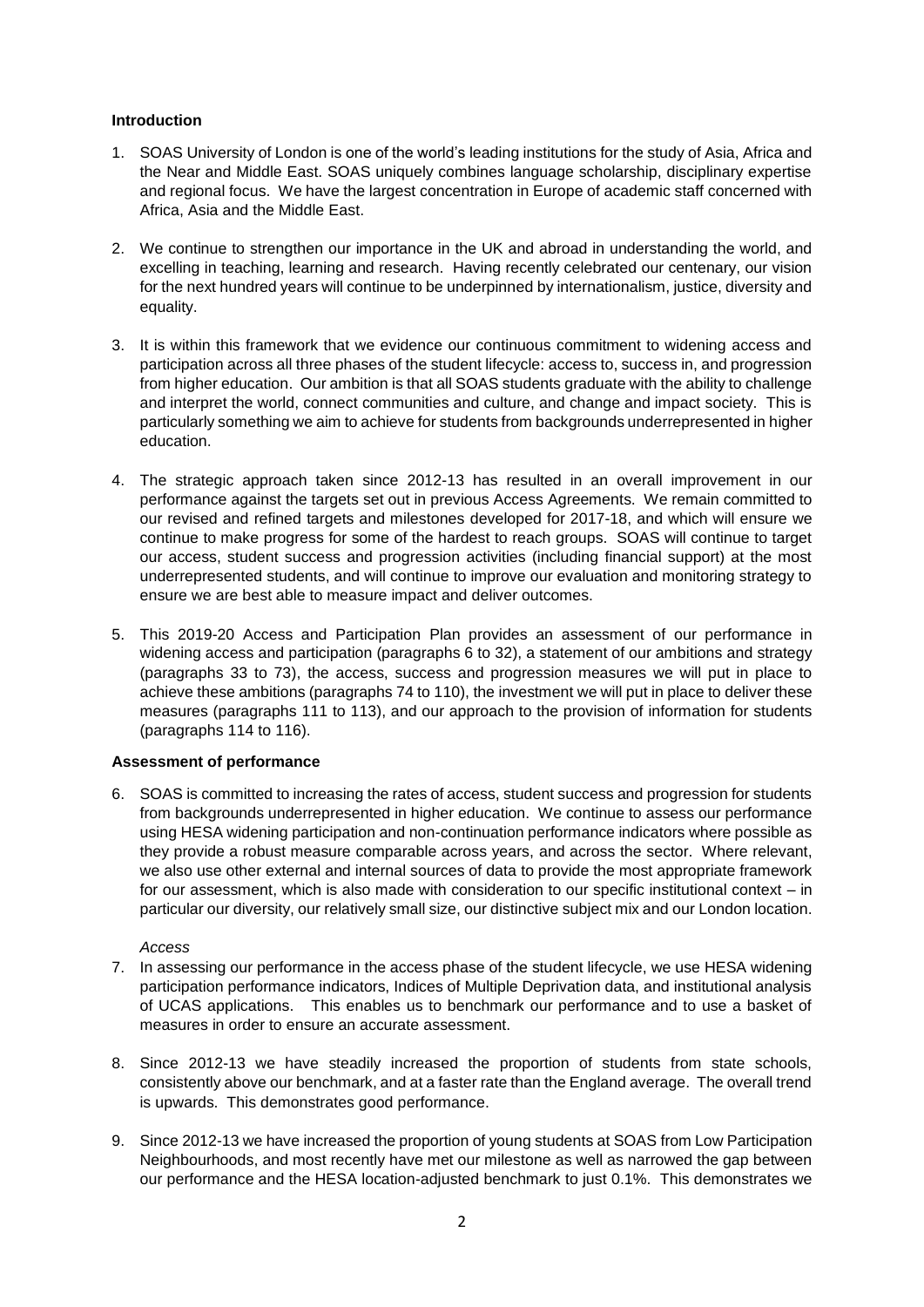are steadily improving performance. However, an analysis of UCAS data showed a recent decrease in the number of SOAS-placed applicants from POLAR Quintile 2 which is statistically significant. This will be further investigated by the School.

- 10. As a London institution with a high proportion of our home undergraduate intake based in London and the South East we consider it vital to use other measures alongside POLAR in order to accurately measure access for those living in areas of low household income or socioeconomic status, as in London there is a greater proportion of income-deprived children than anywhere else in the country, but young participation rates in London, as reflected in POLAR, are higher than elsewhere (*HEFCE 2014/01*). An internal analysis of our intake matching home postcodes with Indices of Multiple Deprivation areas shows that since 2012-13 the proportion of our intake from the most deprived 20% of postcodes has averaged 21% and the proportion of our intake from the most deprived 40% of postcodes has averaged 47%. Although this latter figure was 44% in 2017- 18, this still reflects that our intake is broadly representative of the population in terms of socioeconomic status. This demonstrates sustained good performance.
- 11. Based on our analysis of UCAS data for SOAS-placed applicants, we note that in 2017-18 the proportion of BME students in this group increased to 61.9%, higher than both the previous year and the average of the previous five years. This demonstrates sustained good performance. However, one ethnic group – Asian (defined as applicants who identified their ethnicity as Indian, Pakistani, Bangladeshi, Chinese, or Other Asian background) – did experience a fall in proportion, and this will be investigated further.
- 12. Whilst the percentage of UK domiciled full-time undergraduate entrants who are mature has been stable over the past 5 years, HESA data demonstrates the percentage at SOAS has dipped below the England average in 2015-16 and 2016-17 after several years of strong performance. Although an analysis of UCAS data for the 2017 intake suggests the proportion has risen, this remains a concern and the impact of measures that are being undertaken currently will be monitored closely.
- 13. At SOAS, since 2014-15 we have significantly increased the percentage of UK domiciled mature full-time undergraduate entrants who are from Low Participation Neighbourhoods and we are closing the gap to our HESA location-adjusted benchmark. This stands in contrast to a dip in the average proportion in England over the same period.
- 14. We have increased our proportion of students in receipt of DSA above the HESA benchmark and England average since 2012/13, with an overall upwards trend. This demonstrates sustained good performance and we will maintain our efforts in this area of work.
- 15. An internal analysis of UCAS applications over the past 6 years has indicated little progress made in increasing the proportion of our intake who have experience of being in care, and the percentage of offer holders with experience of being in care has remained below 1% since 2012-13 (in comparison, almost 5% of all participants in our outreach activities in 2016-17 had experience of being in care). This is an area requiring improvement, including developing our capacity to collect data and monitor progress in this area.

# *Student Success*

- 16. In assessing our performance in the student success phase of the student lifecycle, we use HESA non-continuation performance indicators, together with commissioned research undertaken by Continuum, the Centre for Widening Participation Policy Studies. This research took into account what can broadly be described as "widening participation characteristics" including (but not limited to) ethnicity, social class, disability, previous academic achievement and the different learner progression routes into the institution. As a result, it provides a more detailed understanding of our student body and student success outcomes.
- 17. We note that HESA data for non-continuation rates of young learners from Low Participation Neighbourhoods shows that in 2015-16 we performed better than both our benchmark and the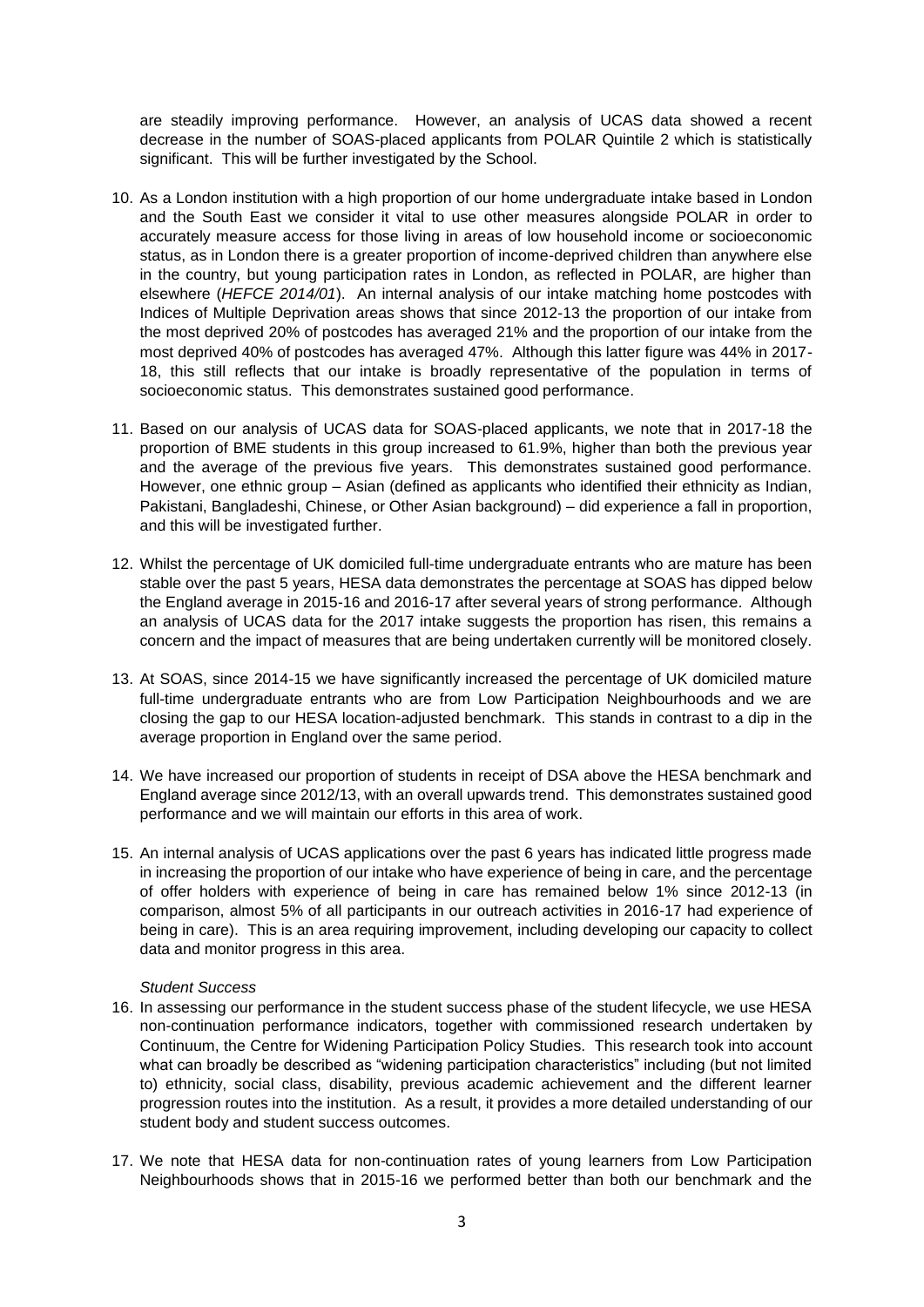England average. However, using the measure of parental experience of higher education as an additional proxy indicator for low household income or socioeconomic status, the Continuum research project identified that students with no parental experience of HE were more likely to withdraw. To further develop our understanding we will work to identify the most appropriate and robust measures to assess student success gaps for learners from areas of low higher education participation, low household income and/or low socioeconomic status in the future.

- 18. The Continuum research we commissioned identified a clear and substantial gap in both noncontinuation and degree attainment for students of particular ethnicities. With prior attainment and other factors controlled for Black students were 18% less likely to achieve Firsts than White students, and 16% less likely to achieve a 2:1 than White students. Asian students were 13% less likely to achieve Firsts than White students, and 12% less likely to achieve a 2:1 than White students. Further context to these gaps is provided by the *Degrees of Racism* research undertaken by the SOAS Students' Union which uses a qualitative approach to understand the causes of the attainment gap. This area is a high priority requiring significant improvement, as a result of the size and impact of the existing gap.
- 19. Our non-continuation average for UK-domiciled mature full-time undergraduate entrants with no previous HE qualification has been worse than our benchmark since 2012-13, but our performance since 2013-14 is improving and closing the gap to both our benchmark and the England average. Despite this better performance, this continues to be an area requiring attention.
- 20. Similarly, the non-continuation percentage for all UK-domiciled mature full-time undergraduate entrants has been worse than our benchmark since 2012-13 and in this measure our performance has worsened in the most recent year for which HESA data is available (2015-16). This remains an area requiring improvement.
- 21. As for assessing student success for students with disabilities, the Continuum research report identified wide variance in rates of non-continuation depending upon the nature of the disability declared by students (though where there were the largest gaps, the sample size was extremely low). This is an area requiring improvement and we will continue to invest in support for students with disabilities.
- 22. We are currently developing approaches to more robustly identify care leavers within our student body; this is a priority to enable us to accurately report on student success rates for these learners in the future.
- 23. It is worth noting that the non-continuation rates for young UK domiciled full-time and for all UK domiciled full-time students have worsened from 2013-14 to 2015-16 and are worse than both our benchmarks and the England averages. This further underlines that student success outcomes are an overall priority for the School, requiring improvement, in alignment with our widening access and participation aims.

# *Progression*

- 24. In assessing our performance in the progression phase of the student lifecycle, we use Destination of Leavers from Higher Education survey data together with the most recent TEF year three metrics provided. The former enable us to track change over time, and the latter provide benchmarks against which to gauge absolute performance.
- 25. The percentage of our graduates from POLAR Quintiles 1 or 2 in employment or further study is 1.1% above the benchmark in the most recent TEF metrics but the percentage in highly skilled employment or further study is 1.8% below the benchmark. However, the percentage of our graduates from IMD Quintiles 1 or 2 in employment or further study is above the benchmark (by 1%) as is the percentage in highly skilled employment or further study (by 2%). Overall, this demonstrates good performance.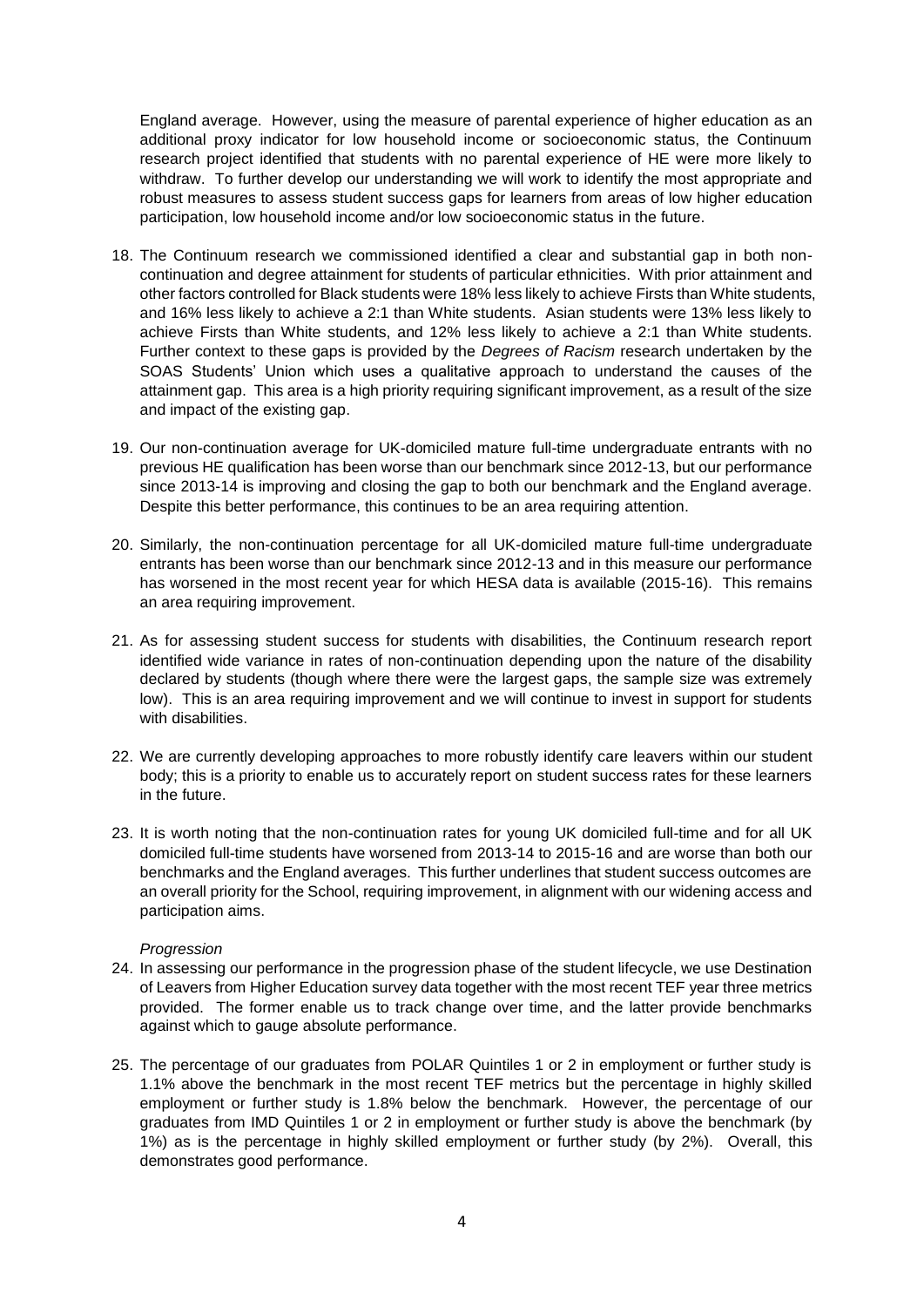- 26. Considering performance over time in the percentage of graduates in highly skilled employment or further study, the gap between POLAR Quintile 1 or 2 and POLAR Quintile 3, 4 or 5 students, and between students with parental experience of HE and students with no parental experience of HE closed between 2012-13 and 2014-15 before widening in 2015-16. We will monitor this closely to identify if this widening is the start of a trend, or the result of an anomalous year.
- 27. For students from BME backgrounds, the percentage of our graduates in employment or further study, and in highly skilled employment or further study is narrowly below the TEF benchmark in both cases (by 0.5% and 0.8% respectively). Performance over time in the proportion of BME graduates in highly skilled employment or further study shows sustained consistent improvement.
- 28. In terms of mature students' progression outcomes the picture is mixed, with the proportion of graduates in employment or further study only 0.2% below the TEF metrics benchmark and the proportion in highly skilled employment or further study 0.7% above the benchmark. More concerning is the performance over time, which indicates a worsening trend in outcomes for graduates who were 21-30 and 30+ when they started their studies. This is an area requiring further investigation.
- 29. For students with disabilities, our performance in terms of progression outcomes is similarly mixed. The proportion in employment or further study is 1.2% below the TEF metrics benchmark, but the proportion in highly skilled employment or further study is 0.2% above the benchmark. Performance over time fluctuates considerably, most likely due to relatively small sample sizes.
- 30. As with the student success phase, we are currently developing approaches to more robustly identify care leavers within our student body; this is a priority to enable us to accurately report on progression outcomes for these learners in the future.

# *Intersectionality*

31. We recognise the importance of examining the intersections of characteristics to identify more accurately gaps in access, success and progression for particular groups of students at SOAS and will develop our capacity in this area through further ongoing quantitative and qualitative research co-created with students. This will inform future Access and Participation Plans.

# *Assessment of Performance Summary*

32. The assessment of our performance above provides a robust measure of performance in access, student success and progression at SOAS University of London, taking into account our institutional context and the performance of the sector overall. Whilst there are elements of good performance across the student lifecycle, there are also clear areas requiring improvement. Most significantly, the gaps in student success outcomes, especially for students of particular ethnicities, are the highest priority for improvement. Performance at both the access and progression stages is overall good and must be maintained as a minimum with specific areas of required improvement identified as above. Further to this there is a need to establish measures and procedures for monitoring outcomes for certain groups of students (in particular care-leavers) at all stages of the student lifecycle.

# **Ambition and strategy**

33. SOAS is a remarkable institution. With our vast repository of knowledge and expertise focusing on Asia, Africa and the Middle East, we are uniquely placed to inform and shape current thinking about the economic, political, cultural, security and religious challenges of our world. As such we have academics and students with a passion and expertise in some of the most interesting and exciting regions in the world. Our work in widening access and participation draws upon this passion, niche and specialism to create engaging, innovative and academically rigorous access, student success and progression programmes. Our aim is to work with students to become global citizens who can understand and engage with the world.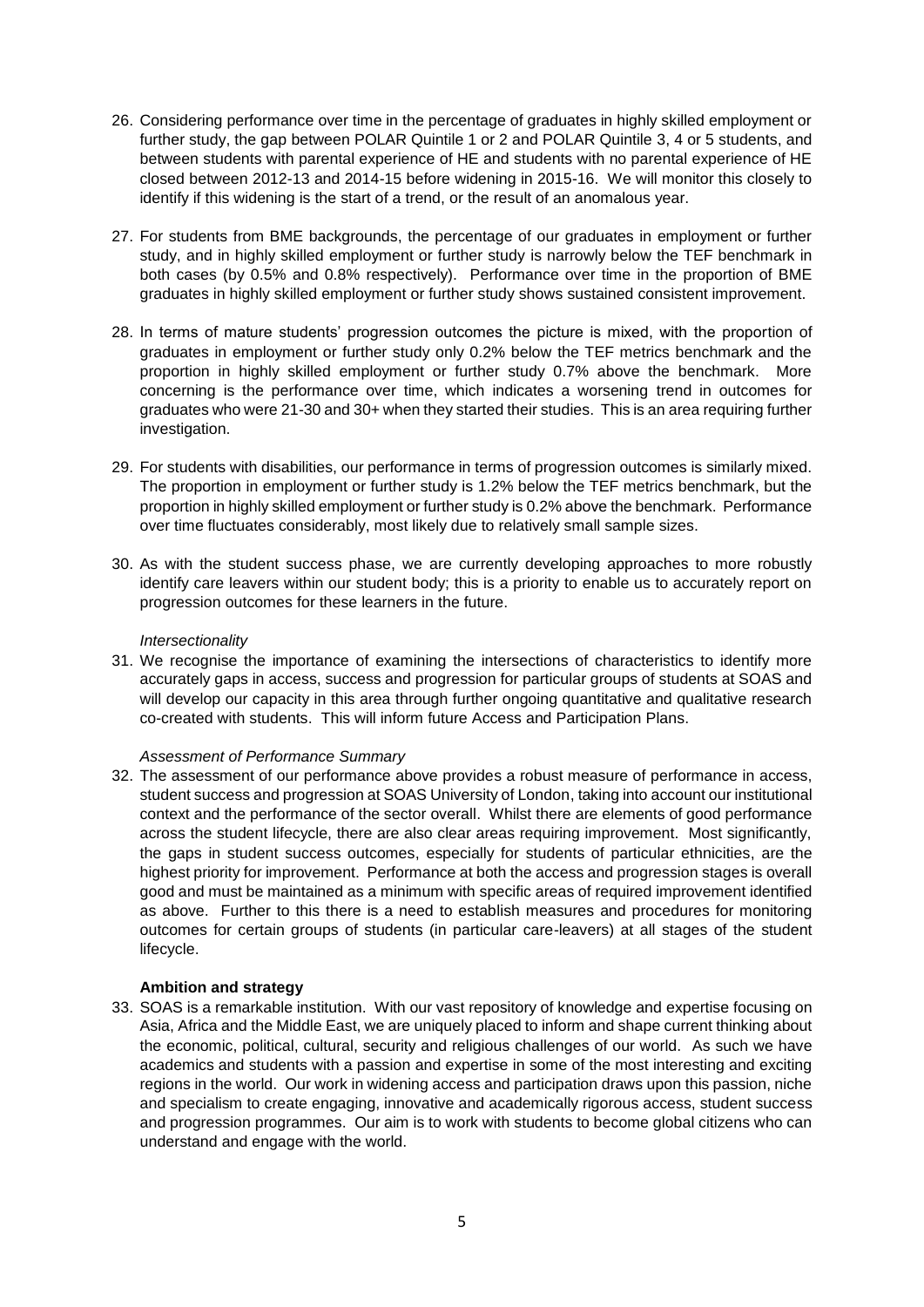- 34. In the academic year 2018-19 we will develop a whole-school Access and Participation Strategy to build on progress to date and be cognisant of best practice across the School and the sector, as well as the internal and external drivers at large, including the identified priorities of the Office for Students. The strategy will connect with the School Learning, Teaching and Student Experience Strategy, the School Careers Strategy, and the School's International Strategy, and will bring together various strands of existing activity and practice. The Access and Participation Strategy will identify specific aims and objectives and associated measures of success, and will play a key role in shaping future Access and Participation Plans.
- 35. The current strategic approach taken is embedded within the SOAS Vision and Strategy 2016-2020, which has two overarching aims focused specifically on students. Firstly, to produce high quality graduates who understand and engage with the world and the regions in which we specialise. Underlying this is a desire to provide students with an internationalised experience and a global perspective together with an interconnected view of the world. This desire is fundamental to our widening access and participation approach, which reflects and is strengthened by the School's specialism. Secondly, to develop well rounded individuals who can make a difference in their communities and in the world. This is facilitated by a unique and fulfilling student experience so that students graduate from SOAS with a sense of purpose and responsibility, an openness to new ideas, a thirst for lifelong learning, and transferable skills. These are core considerations in our approach where fulfilling academic and personal potential, and providing equality of opportunity in prospects post-graduation are crucial for students from backgrounds underrepresented in higher education. Underpinning these overarching aims is a commitment to select the most academicallyable students by increasing the participation of students from a variety of underrepresented backgrounds to ensure that the transformative nature of a SOAS education can be experienced by all. It is therefore crucial to provide support at all points in the student lifecycle – from pre-entry to post-graduation, particularly to students from backgrounds underrepresented in higher education.
- 36. As a result of the strategic aims and assessment of performance above, our key ambitions in widening access and participation – closely aligned to the priorities identified by the Office for Students – are:
	- 36.1. To recognise and maintain our improving performance in access, whilst also seeking to reduce specific gaps where these exist, and to continue to contribute to sector-wide improvements in access to higher education by students from underrepresented backgrounds
	- 36.2. To reduce gaps in student success, with those for students from particular ethnicities as the highest priority, as this is where large and persistent gaps exist
	- 36.3. To continue to deliver our existing commitment to improve the progression outcomes of students from underrepresented backgrounds
	- 36.4. To increase our evidence base for existing gaps in all three phases of the student lifecycle at SOAS through the means of qualitative and quantitative co-created research, and to continue to use an evidence-led approach of evaluation and reflection to reduce these gaps
- 37. In order to achieve these key ambitions and reflect the School's strategic priorities, our access outreach activities will focus on inspiring and encouraging students from the most underrepresented groups to engage with and interpret the world around them, and on providing support and guidance in assisting students at all educational levels to achieve their academic and personal potential. Activities will be differentiated in their objectives to produce the most effective impact for learners according to their age and stage of education. We recognise that sustained interventions have the greatest impact, and the earlier a learner can be engaged, the better. In our admissions processes, we will continue to ensure we fairly and transparently assess the academic potential of students regardless of their background. We expect our activity not only to contribute to reducing gaps in access to SOAS itself, but also to contribute to increasing the entry rates of students from underrepresented groups to higher education in general, including to higher tariff providers where gaps are widest.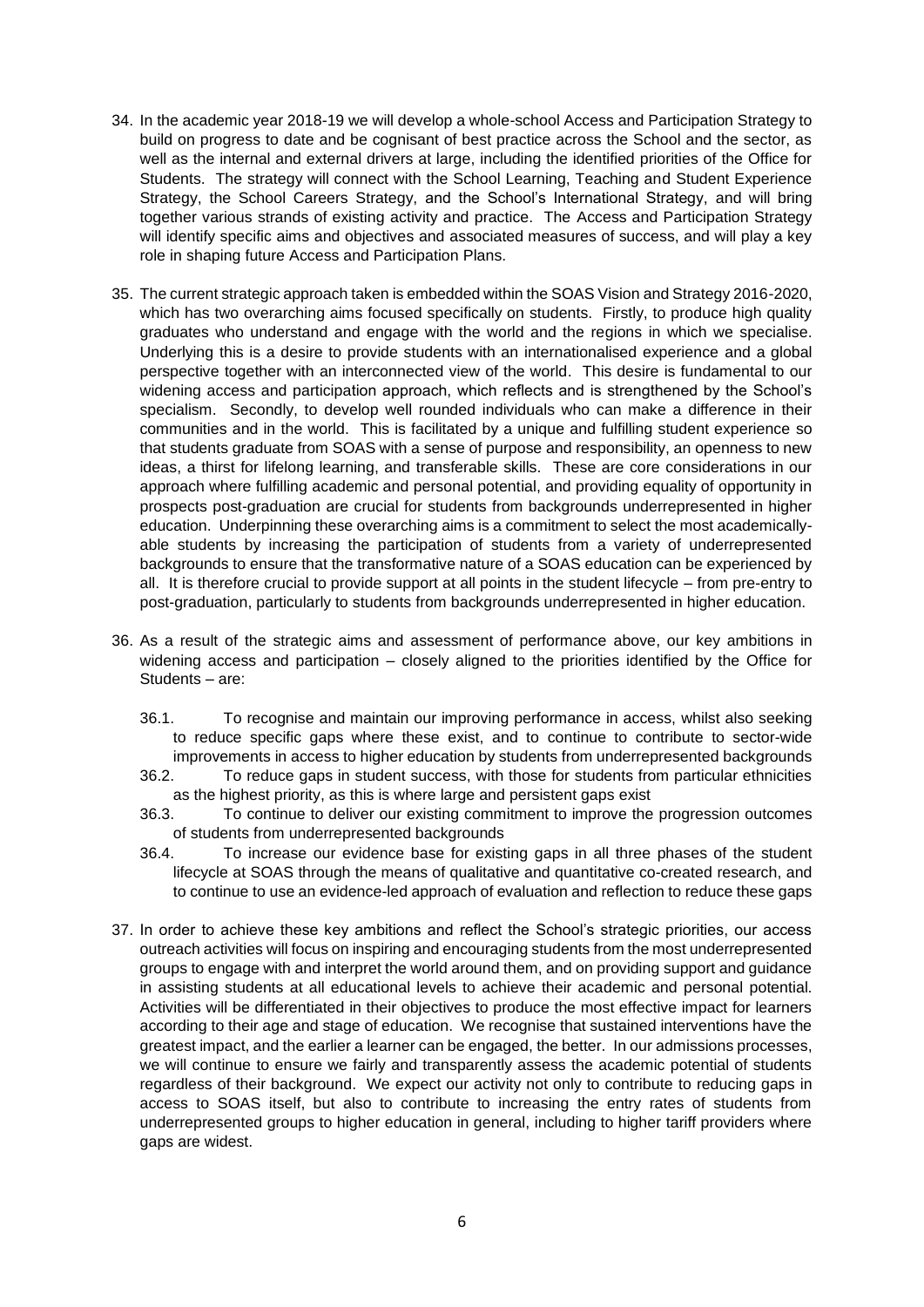38. Our highest priority ambition is to significantly reduce gaps in student success, particularly for students from particular ethnicities, as this is where gaps are largest and where closing them will have greatest impact given the ethnically diverse make-up of our student body. This will also contribute directly to the Office for Students' priorities for student success. At SOAS, these gaps exist both in non-continuation and degree attainment, and we will focus on both issues through whole-institution change and specifically targeted initiatives to deliver significant progress. Whilst recognising that reducing gaps in student success should also contribute to improving performance in progression, our strategic approach to reducing gaps in the progression phase of the student lifecycle will be founded upon increasing our evidence base and using it to shape future interventions.

#### *Equality and diversity*

- 39. SOAS will ensure we have appropriately executed our responsibilities under the Equality Act 2010. The Widening Participation team will continue to collaborate with the Diversity and Inclusion Manager, particularly on initiatives to reduce the racialised attainment gap – a clear area of alignment between the School's approaches to equality and diversity, and widening access and participation. As part of this process the School is committing to make a submission to the Equality Challenge Unit for the Race Equality Charter.
- 40. We seek to further align related approaches at SOAS in order to increase effectiveness; as such the Head of Equality & Diversity Committee has recently become an ex-officio member of the body responsible for drafting the Access & Participation Plan, and a revised schedule has been developed for the drafting of future Access & Participation Plans to include comprehensive engagement by Equality and Diversity Committee (of which the Head of Widening Participation is also an ex-officio member).

#### *Priority underrepresented groups*

- 41. As a result of our assessment of performance, we have identified the following underrepresented groups as priorities for various stages of the student lifecycle. In the access stage we will prioritise reducing the participation gaps for those from socioeconomically disadvantaged backgrounds, which will involve further developing our use of available datasets to better identify these learners in a SOAS context. We will also prioritise improving access for care-leavers, and will reflect upon our institutional practice and how this could be altered to mitigate the decrease of mature students accessing higher education across the sector (ensuring that mature students themselves are involved in this process).
- 42. In the student success phase we will prioritise reducing the non-continuation and degree attainment gaps for students of particular ethnicities, and particularly students who identify as Black as this is where the biggest gaps exist. We believe that focussing on this gap in the first instance is appropriate as a successful strategy which marries whole-institution inclusive approaches and targeted interventions will generate evidence of interventions which work (and others which do not) that can be used to reduce student success outcome gaps affecting students from other underrepresented backgrounds, even with the recognition that some of the causes of these gaps will differ.
- 43. In the progression phase, we will prioritise in the first instance gaps in outcomes for students of particular ethnicities, recognising that gaps exist for BME students at SOAS and especially across the sector in comparison to White students (*HEFCE 2018/05*). By focussing our strategic approach on minimising this gap (and understanding how and why it varies across different ethnic groups) we will increase our evidence base enabling us to improve performance more generally in supporting progression outcomes for students from underrepresented backgrounds.
- 44. In addition to these identified priority groups of students from underrepresented backgrounds, we are also prioritising the development of our evidence base for certain groups in recognition of gaps that exist at a sector-level – and with the ambition of contributing to the sector-wide evidence base. Across all phases of the student lifecycle, this will include White British students (both male and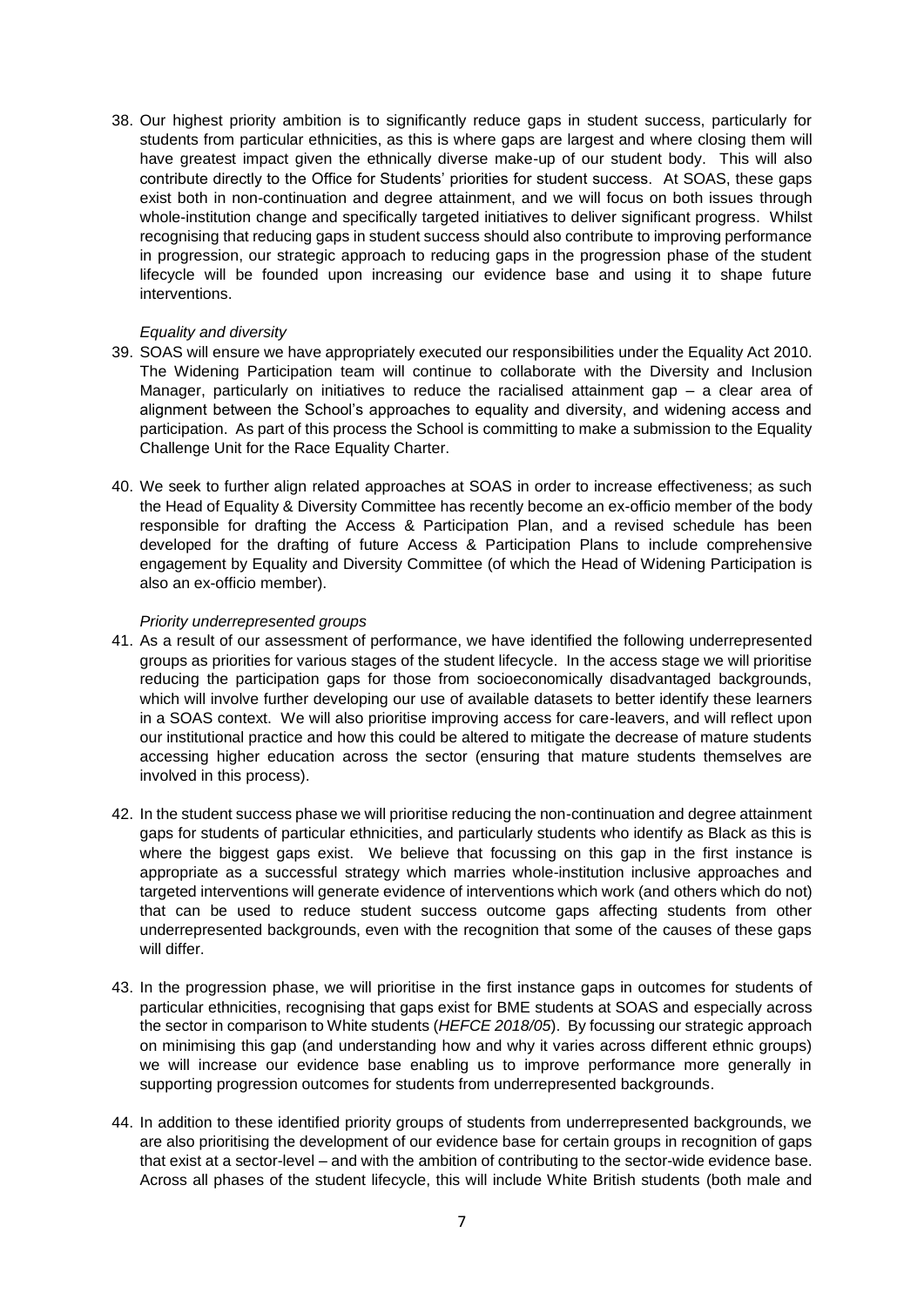female) from low socioeconomic status backgrounds, students from refugee backgrounds, and care leavers. We also intend to further research how the intersections of characteristics can affect gaps at all stages of the student lifecycle. We also recognise that that our student body has a large proportion of students who commute to SOAS and/or who live at their parental home and the effect of this on outcomes in student success and progression requires further investigation.

#### *Monitoring the delivery of our Access and Participation Plan*

- 45. The Pro-Director (Learning and Teaching) is the senior manager with ultimate responsibility for widening access and participation, supported by the Associate Director of Student Welfare. SOAS' commitment to access is further supported by departments through the planning, implementation and monitoring of various measures, particularly in relation to retention, progression and collaboration.
- 46. Performance in widening access and participation are monitored by the Teaching, Learning & Student Outcomes Committee (chaired by the Pro-Director (Learning and Teaching)), and its subcommittee the Student Outcomes Panel (chaired by the Associate Director of Student Welfare), and discussed at the highest level by Academic Board, Executive Board and the Board of Trustees. There is student representation at these committees to ensure students are fully able to contribute to and shape approaches and monitoring of the delivery of the plan. In addition, widening access and participation issues are also considered by the Student Experience & Engagement Committee and the Equality and Diversity Committee, further aligning institutional approaches.
- 47. Beyond the formal committee structure, all areas of SOAS have a responsibility to support, promote and embed widening access and participation. In line with best practice identified in OFFA's "*Understanding a whole institution approach to widening participation*" research, we are committed to embedding widening access and participation into all considerations across the institution, with a top-down, bottom-up approach to ensure effective expansion of existing pockets of excellence towards a fully inclusive institution model. The development of an institutional Access & Participation Strategy is an integral part of this approach.
- 48. The core SOAS Widening Participation Team is based in the Student & Academic Experience area. The team works extensively across the whole institution on issues of access, admissions criteria, student success and progression including with all teams in Student & Academic Experience, all academic departments, and the Students' Union. The implementation of this Access & Participation Plan will be supported by all these areas of SOAS.
- 49. The body responsible for the drafting and delivery of the Access & Participation Plan is a steering group comprised of the Pro-Director (Learning and Teaching), Registrar and Secretary (Chief Operating Officer), Deputy Chief Operating Officer (Student and Academic Experience), Deputy Chief Operating Officer (Resources & Planning), Head of Widening Participation, Widening Participation Manager (Outreach & Progression), Widening Participation Manager (Languages & Community), Head of Equality and Diversity Committee, Head of Marketing, the Fees Deputy Manager, and members of the Students' Union Executive: the Co-Presidents (Democracy and Education), and (Welfare and Campaigns), the People of Colour Officer and the Working Class Students' Officer. This group reports to the Director of SOAS.
- 50. As part of our commitment to continuous improvement, we are responding to the establishment of the Office for Students by reviewing the process undertaken for the drafting and delivery of our Access & Participation Plan. We will undertake this review in 2018-19 to inform our practice for 2019-20. It will be informed by the development of our Access & Participation Strategy and will be based on existing best practice and these underlying principles: that it is imperative to ensure full involvement of students from diverse backgrounds, that it must involve members of staff involved in all phases of the student lifecycle across the institution, that an approach involving sub-groups focussed on particular strands of widening access and participation will enable the considerable expertise spread across the institution to feed into this key process.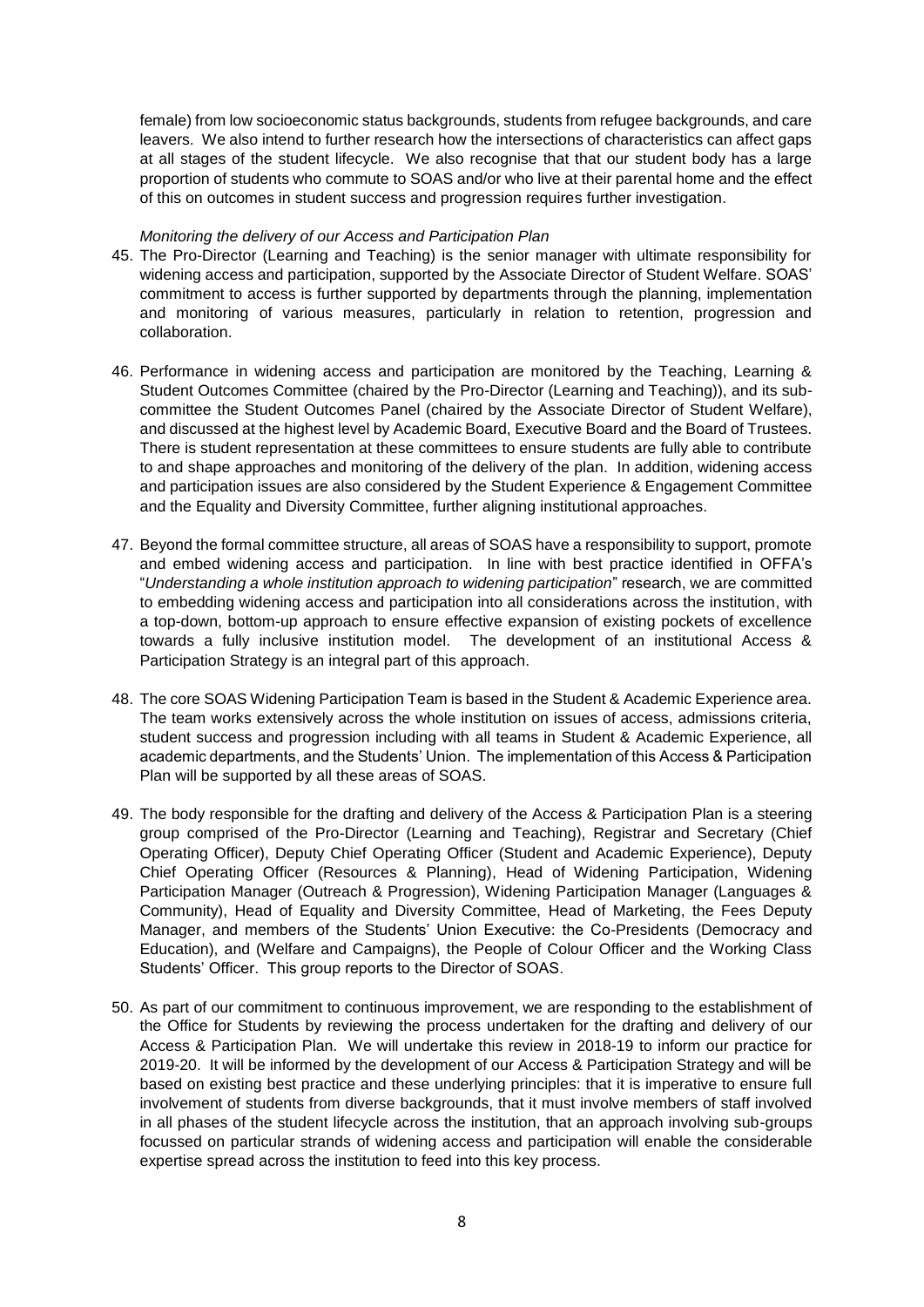51. This new group will oversee the development and monitoring of an action plan for 2019-20, in collaboration with the Students' Union, to support the implementation of the Access & Participation Plan. The Head of Widening Participation will be responsible for delivering the action plan, reporting to the Pro-Director (Learning and Teaching).

#### *Ensuring continuous improvement through evaluation*

- 52. Monitoring and evaluating impact is core to our approach in widening access and participation. Our strategic approach to evaluation ensures it is designed to be rigorous and to facilitate reflective, responsive and impactful practice. Piloting projects is an integral part of this approach, scaling up those which are evaluated to be successful, and taking forward learning from those which are evaluated as being unsuccessful. Ultimately our evaluation generates evidence in order to influence practice in SOAS and the sector.
- 53. Monitoring and evaluation is conducted at an institutional and activity level, which assists in refining approaches and processes across the whole student lifecycle. It also involves commissioning external research as appropriate, undertaking research projects internally, and gathering data which is used to continuously improve the outcomes of our interventions. It is also imperative to identify what works elsewhere in the sector, and to incorporate this into our approach where appropriate – we believe in putting evidence and evaluation at the heart of our approach, developing our evidence base further and spreading best practice to where it is needed.
- 54. SOAS systematically and routinely gathers data from learners and other stakeholders on the impact of our activities. Reports are produced against a number of variables which allows the monitoring of outcomes and attitudinal changes amongst different groups. These include measuring increased awareness of HE study and student life, how to progress to HE, costs and support available, impact on current study, and changes in attitude towards HE.
- 55. As well as measuring attitudinal change, structures are in place for tracking the progression to higher education outcomes of learners who engage in our long-term and summer school programmes. SOAS performs well within the context of our current activity evaluation procedure, and are continuing to reap the rewards of having refined our evaluation forms, reducing the range of attitudinal questions asked and focusing on key indicators which can be used to evidence topline impact more clearly. This enables us to reflect upon current practice and impact, and to change our approach and interventions as a result, facilitating continuous improvement.
- 56. Our approach to evaluation is under regular review to ensure efficiency and effectiveness. As such, we are currently exploring ways to further improve aspects of our evaluation in order to be able to better evidence outcomes and to reflect OFFA's proposed standards for the evaluation of outreach. We are embedding the best practice from our access-focussed evaluation strategy into activity focussed on student success and progression, to further align all strands of our widening access and participation activity. We believe it is important to make known the findings of our evaluation through conferences and publications, particularly the impact on widening access and participation of approaches to learning and teaching being pioneered at SOAS such as decolonising the curriculum.
- 57. The central Widening Participation team work closely with colleagues in the Planning department to understand the access, success and progression of students from underrepresented backgrounds, and to reflect upon this on a regular basis in order to inform our practice. This includes analysis of the make-up of the current study body by certain protected characteristics and widening participation indicators, but also departmental-level analyses which enable us to better understand the attainment and non-continuation patterns of students from underrepresented backgrounds at a more granular level, and which reflect the interest of academic staff in issues to do with widening access and participation at the departmental level. The WP and Planning teams are working increasingly closely together in order to identify and develop further areas where data is sufficiently robust to provide the evidence for developing and delivering additional interventions, including intersectionality.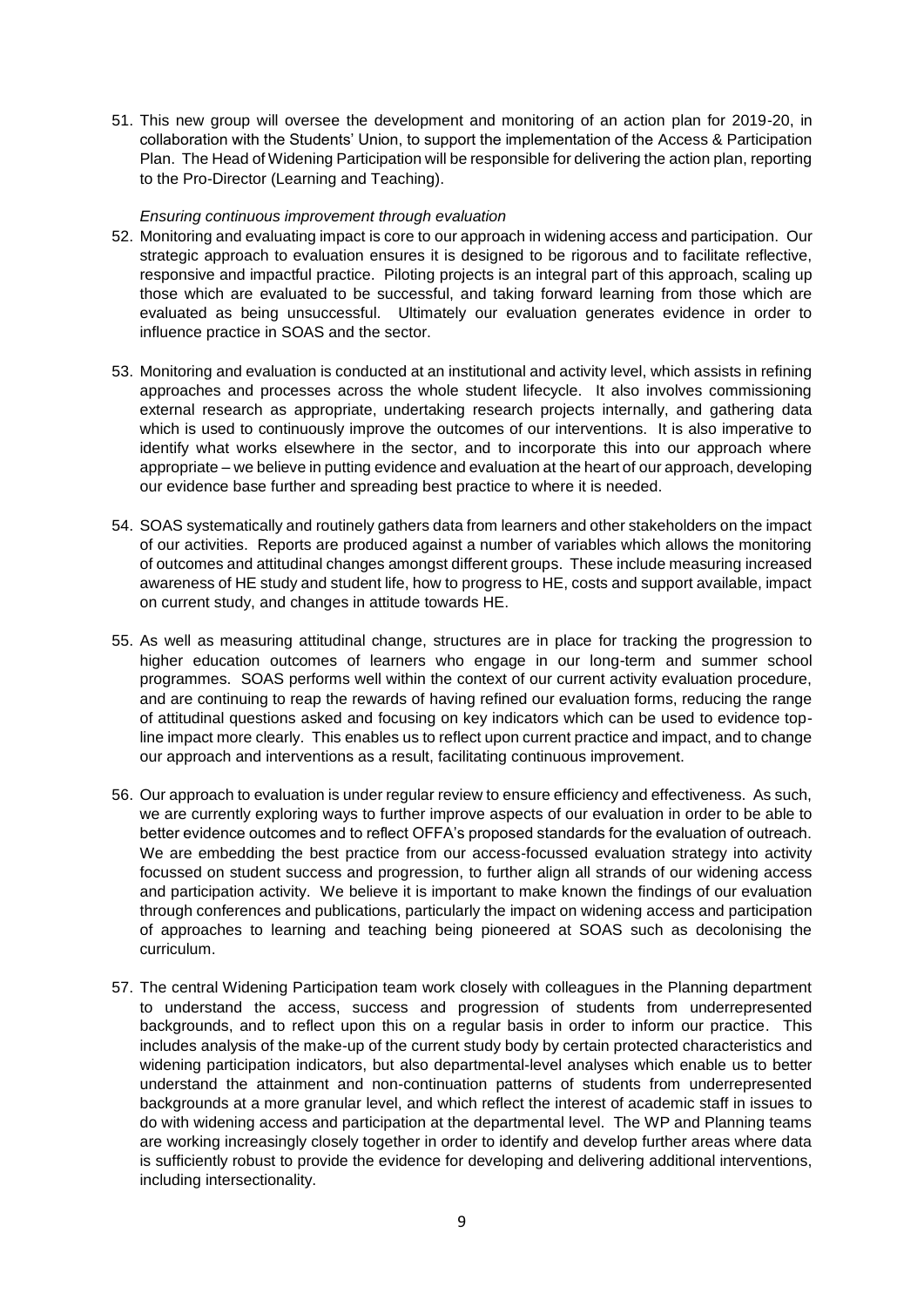58. Our approach to evaluation and monitoring is applied to our provision of financial support also. We will continue to use the toolkit developed by OFFA to monitor and evaluate its impact. This evaluation will be undertaken on an annual basis, and evidence to date – particularly from the qualitative tools – has demonstrated the positive impact of financial support in enabling recipients to concentrate on their studies without worrying about finances, thereby contributing towards our strategic aims of increasing student success outcomes. Other impact reported includes how financial support contributes to reducing anxiety, to increasing feelings of being valued by SOAS, and to helping recipients to manage family responsibilities.

#### *Collaborative working*

- 59. Collaborative working is a key requirement in meeting need and delivering widening access and participation activities for schools, colleges, the local community, and university students, across all phases of the student lifecycle. SOAS will continue to collaborate with partners in working with underrepresented groups, and these partners include schools, colleges, third sector organisations and other universities. A key aspect of our strategic approach to collaborative working is to establish formal partnerships with schools and colleges, based on further developing existing successful models. The nature of all these partnerships and collaboration depends upon the partners involved, but collaborative working collectively enables us to build lasting success, to work with learners at an early stage of their education and to provide them and schools and colleges with sustained engagement in order to accelerate progress in reducing existing gaps. We are currently engaged in the following partnerships:
- 60. **The Brilliant Club**: SOAS is a partner university of The Brilliant Club, collaborating to deliver the launch and graduation trips which are a core feature of the programme, and providing SOAS PhD students to deliver tutorials to groups of high-potential pupils from disadvantaged backgrounds in Key Stages 2, 3, 4 and 5. An evaluation by UCAS of their 2015 Year 12 cohort demonstrated that 58% of pupils eligible for free school meals progressed to a highly-selective university compared to 11% nationally. In 2016-17, two-thirds of those tutored by SOAS researchers went on to produce work of a standard associated with the next key stage up in development.
- 61. **Morpeth School**: We collaborate with Morpeth School in Tower Hamlets to provide tailored study support for History A-level students there, currently consisting of a masterclass, study skills support from Student Ambassadors, and assisted use of SOAS library resources. The partnership began five years ago, and is framed by the idea of decolonising the curriculum, with the masterclass drawing on cutting-edge research to provide an alternative to the standard Eurocentric narrative of the world between 1850 and 1950.
- 62. **The Brightside Trust**: Brightside exists to help young people from all backgrounds make confident and informed decisions about their future. We collaborate in order to provide ementoring as part of our outreach offer, and as part of our student success activity. In terms of the latter, the online mentoring linked to our Bridging Courses featured in Brightside's 16-17 Impact Report with over 70% of students feeling their mentor supported them with the social and academic sides of university, and made the transition to university smoother.
- 63. **Capital L**: a London consortium of 5 HEIs who collaborate with schools, colleges and a range of other stakeholders to increase and widen participation in language studies in schools, colleges and universities. Capital L staff sit within the Widening Participation team, and the consortium is jointly directed by the Head of Widening Participation at SOAS and the Professor of French at the University of Westminster.
- 64. **Linking London**: a unique partnership of forty-nine educational organisations that work collaboratively to support recruitment, retention and progression into and through higher education, in all its variety, including full and part time, higher apprenticeships and work based learning and employment. Through Linking London membership partners work both collaboratively, and individually, to maximise their contribution to targeted student engagement and achievement, social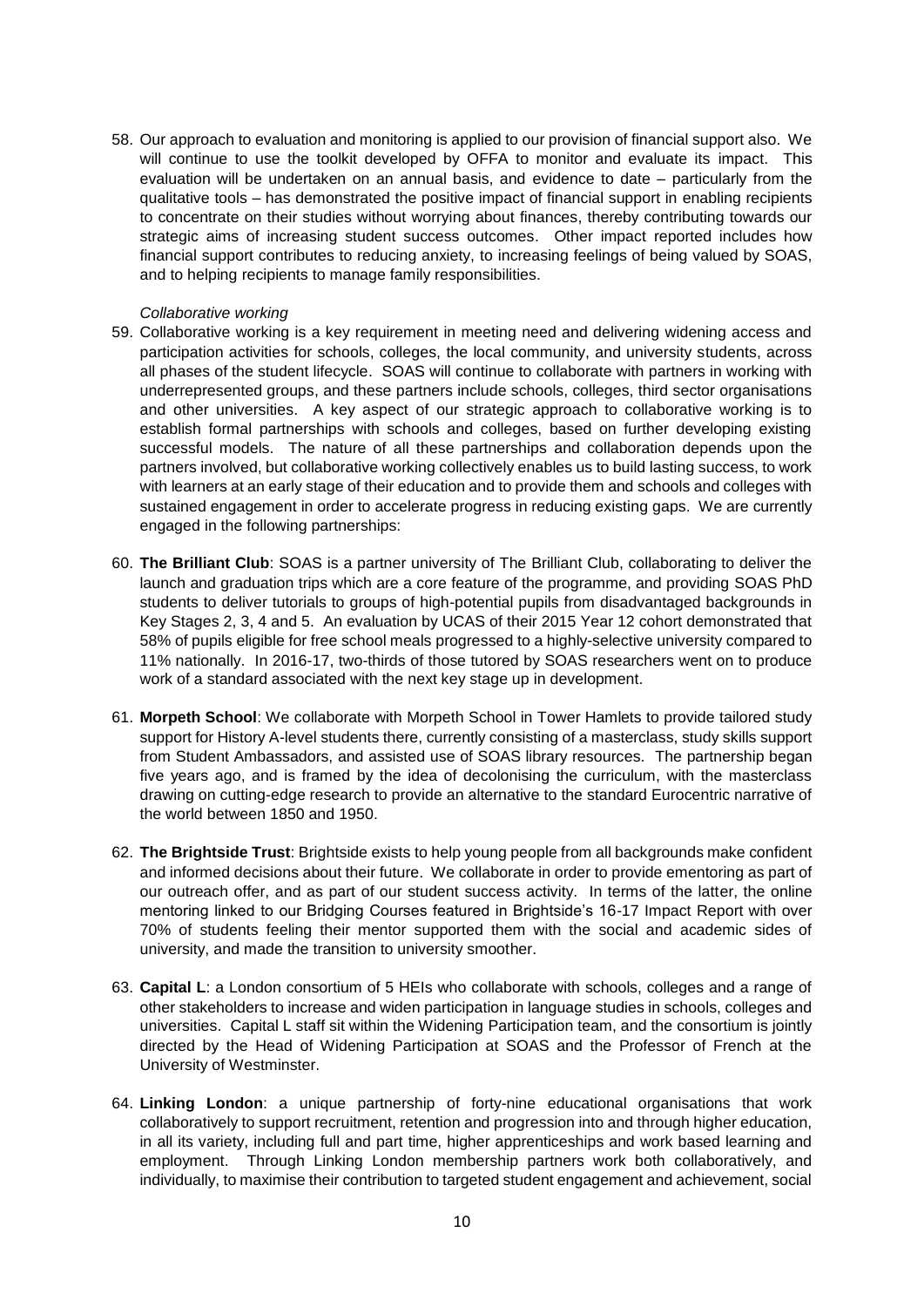mobility and in pursuit of improvements in social justice through education. The long-established network has been in existence since 2006, and is part of the NCOP project.

- 65. **Aimhigher London South**: a partnership which works to ensure fair access to higher education for young people from non-traditional backgrounds. This is achieved by linking schools, colleges, universities and education providers together to work effectively across London and the South East. The network collaborates to provide impartial information, advice and guidance to learners from years 8 – 13, to share good practice at a local and regional level in order to determine what works well and that activities are effective, to develop and apply evaluation and monitoring methods to illustrate long term impact, and to improve the involvement of current students. The network is also part of the NCOP project.
- 66. **University of London Outreach, Access and Success Group**: a network established in April 2014 through which a number of University of London providers collaborate on four strategic themes including: white working class boys, key stage 3 and 4 outreach, evaluation and research, and student success and progression.
- 67. As noted above SOAS has been engaged with a number of regional collaborations as part of our engagement with the NCOP programme. As part of our membership of Linking London we have supported their NCOP work with colleges in target wards. With Aimhigher London South we have supported a range of activity, including the Look to the Future programme, targeting Looked After Children. Although funded separately, this important contribution to the national landscape complements the work delivered through our Access & Participation Plan by focusing on young people who are most underrepresented. These learners are hard to reach for SOAS as a small, specialist institution, and the collaborations provide a systematic and measurable environment in which to make a difference in these areas.
- 68. We recognise that the 12 Opportunity Areas identified by the government experience significant challenges in social mobility. Given our size, location and unique subject mix, we believe that our best approach to engage with Opportunity Areas will be through collaboration with organisations based in the areas, in conjunction with the development of online, remote and devolved outreach resources reflecting our unique specialism, such as the Languages Challenge.

#### *Student Consultation and Involvement*

- 69. The SOAS Students' Union has worked to ensure that the needs of students from Widening Participation backgrounds are at the heart of the Access & Participation Plan for 2019-20. The increase in the amount of funding allocated towards bursaries and the proposed review of support for Black and marginalised, care leavers, parents/carers and working class students is owed to a campaign led by the Working Class Officer and the People of Colour Officer. The Students' Union has collaborated with Widening Participation department in the past, but it is because of the campaign led by the Working Class and P.O.C officers that there are renewed efforts to increase engagement with students and maintain accountability and transparency.
- 70. The School's Widening Participation team meet with members of the Students' Union to discuss issues in access, student success and progression and their alignment with the Students' Union educational priorities. Collaborative activity includes delivering WP outreach activities such as the Students' Union Saturday School.
- 71. Two co-Presidents sit on the OFFA Steering Group as formal members, and student representation has recently been increased and diversified by the addition of the Students' Union's People of Colour Officer and Working Class Students' Officer joining the Steering Group. The Working Class and P.O.C officers have increased student engagement with questions around access to higher education. They have fought for a stronger focus on improving support for Widening Participation students within a structurally racist higher education system, which is increasingly feeling the impacts of marketisation - cuts to funding, end of maintenance grants, increased competition.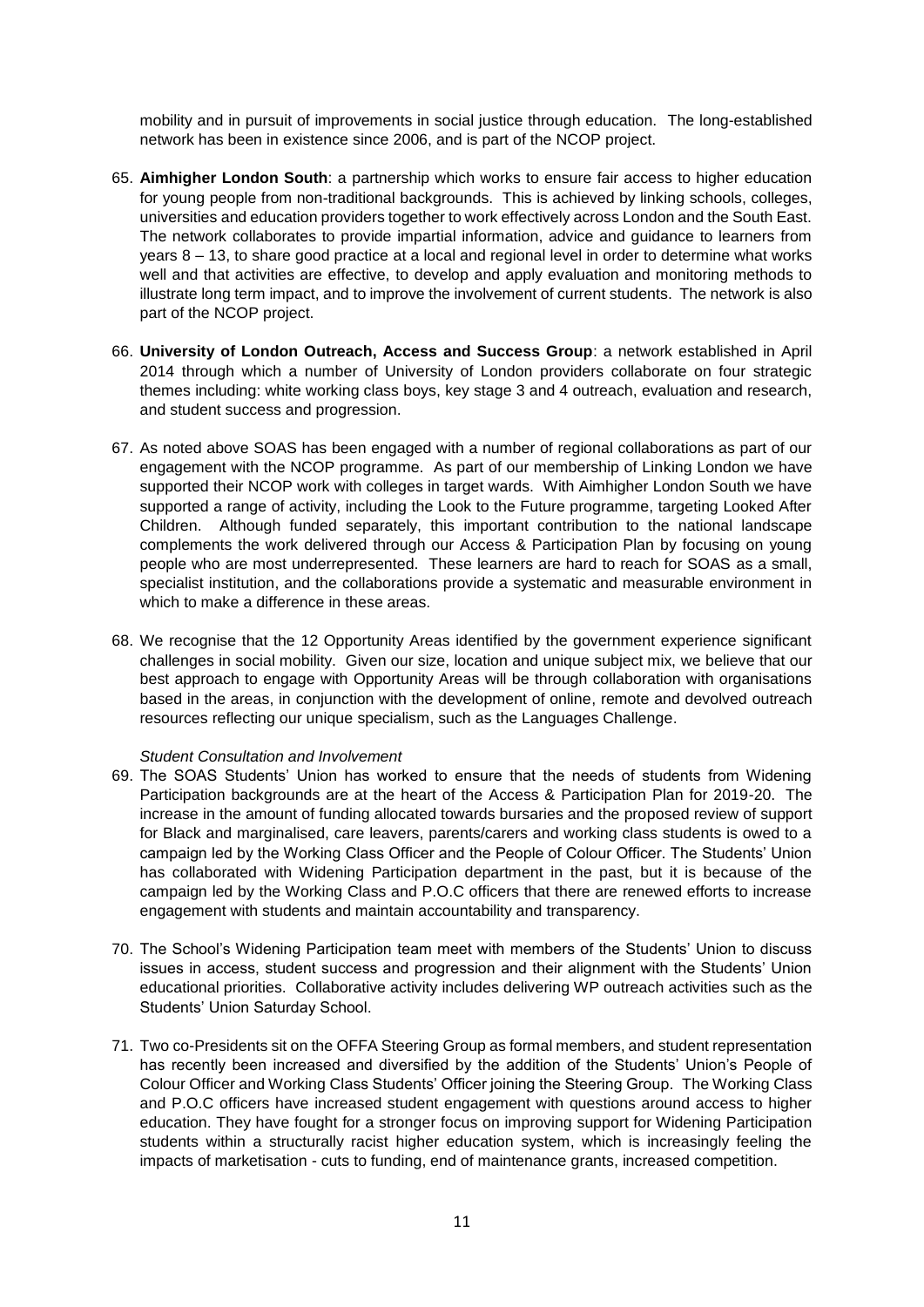- 72. It is primarily through the Working Class and P.O.C. Officers' campaign that that students have had the opportunity to express their views about the content of the Access & Participation Plan, with the outcomes noted above, as well as to continue being involved in the implementation, monitoring and evaluation of the Access & Participation Plan.
- 73. An important additional opportunity for students to be involved in the implementation, monitoring and evaluation of the Access & Participation Plan is through our Outreach Student Ambassador Scheme. Outreach Student Ambassadors, all from widening participation backgrounds, play a key role in the delivery of our outreach activity to improve access. In addition, Ambassadors complete evaluation forms for the activities they work on, and these evaluations are reflected upon as part of the process of continual improvement, providing another way in which the input of students from diverse backgrounds is involved in evaluating the activities underpinned by the Access & Participation Plan.

#### **Access, student success and progression measures**

74. All activity funded through our Access & Participation Plan contributes to improving access at an institutional or sector level, and to improving student success and progression outcomes at SOAS for students from underrepresented backgrounds. We take an evidence-based approach and reflect SOAS' unique subject mix and diversity in the measures we undertake. The following paragraphs provide examples of activities based on established and evidenced best practice, and which form part of our student lifecycle approach, together with identified areas in which our approach would benefit from further institutional level research.

#### *Access measures*

- 75. **Student Ambassador-led taster days**: these taster days in which Student Ambassadors deliver subject-specific workshops and age-appropriate information, advice and guidance, provide a positive and engaging HE experience for younger age groups. Key outcomes include increasing participants' understanding of the link between higher education and career benefits, and increasing awareness of the variety of subjects available in higher education, as well as increased confidence and engagement in education. In 2016-17, over four-fifths of participants reported learning more about what university study and student life would be like, and over half felt they gained study skills or knowledge to help them fulfil their academic potential.
- 76. **Attainment-raising collaboration with The Brilliant Club**: in 2016-17 over 300 pupils from 25 schools visited SOAS on either a Launch or Graduation trip as part of The Brilliant Club's Scholars programme, and over 130 pupils studied with a SOAS PhD tutor. Of these, two-thirds received a 1<sup>st</sup> or 2:1 in their final assignment, meaning they performed at, or well at, the key stage above their current level.
- 77. **Languages Challenge**: the Languages Challenge is a devolved task based activity delivered at schools. Aimed at encouraging learners to develop metacognitive skills, the project consists of students working in teams to complete a number of different tasks. Students are encouraged to use their creativity, make choices, plan and complete tasks cooperatively, assess their achievement against success criteria and to reflect on the whole process. In 2017-18, 49 state schools from all over the UK registered.
- 78. **Summer schools**: our 4-day summer schools provide a sustained and intensive HE intervention, with ongoing meaningful contact with current HE students. The summer schools also provide a forum for gaining study skills and specific subject knowledge. Key outcomes include increased understanding of how to progress to university, and an extensive understanding of the higher education experience. In 2016-17, over 80% of participants indicated they had learnt more about both the costs of university and the financial support available, and 90% stated that they now believed more strongly that they would progress to university.
- 79. **Step On Programme**: this programme is aimed at supporting Year 12 students to make successful transitions to A-level study, including through a series of study skills development sessions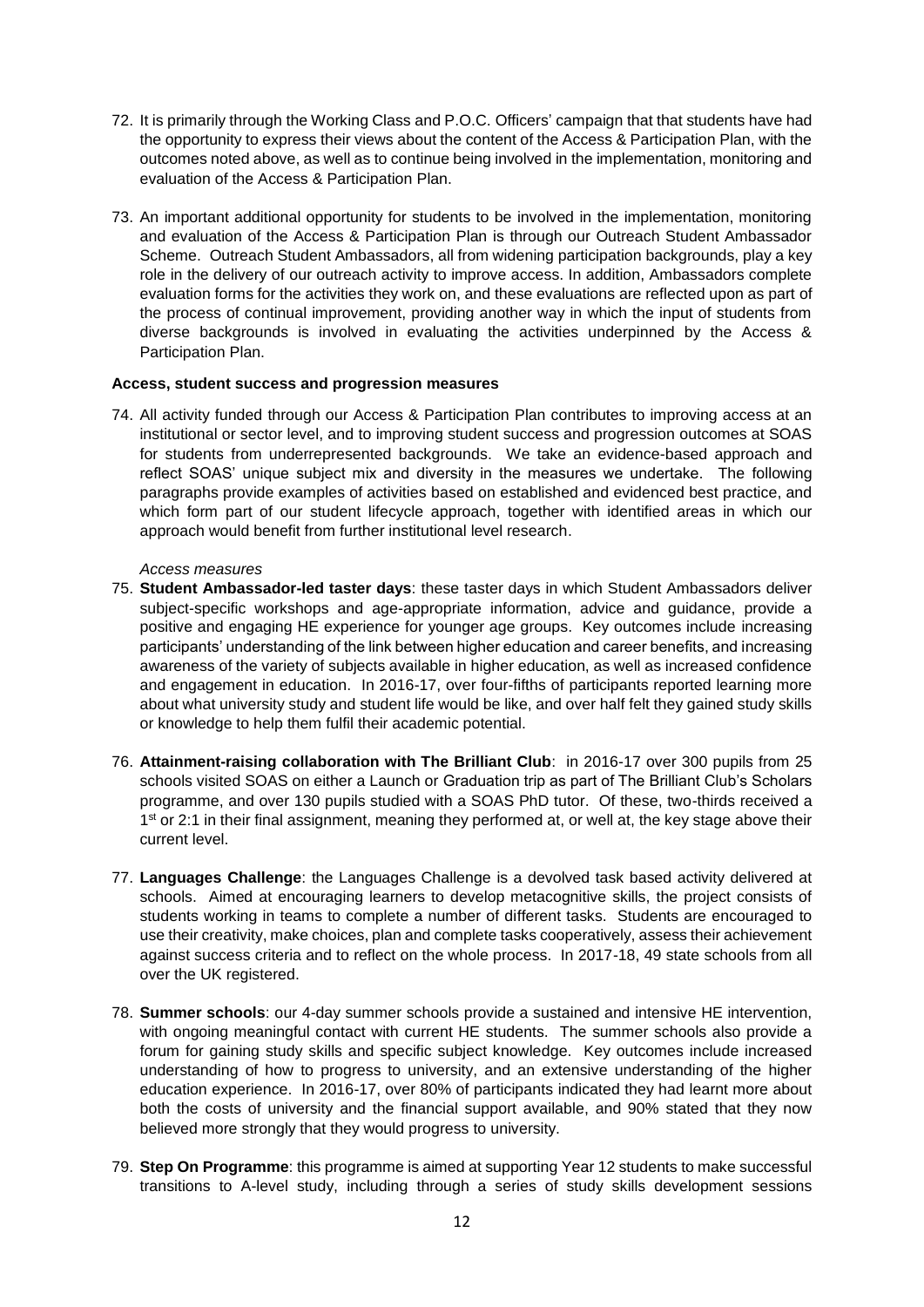alongside an ab-initio language course. Participants are encouraged to identify short and long term learning goals; complete a reflective learning diary; evaluate and review how best to manage their time; complete a skills audit and reflect on what mindset they have adopted.

- 80. **SOAS Scholars, Thinking Globally**: SOAS Scholars is a long-term sustained two-year project designed to raise pupils' attainment in the sixth form by increasing participants' breadth and depth of knowledge, self-awareness and confidence, and by developing study skills and time management techniques. Participants work with current undergraduate students on a number of higher education and career related activities, as well as experiencing academic masterclasses. In 2016-17, 90% of participants reported they had gained study skills or knowledge to help them fulfil their academic potential, and the project has a sustained history of participants progressing to highly selective institutions.
- 81. **History Partnership with Morpeth School**: tailored study support for History A-level students at Morpeth School consisting of a masterclass, study skills support and assisted use of SOAS library resources. In 2016, all participants met or exceeded their overall target grade in the module SOAS supported.
- 82. As reflected in the above activities, SOAS collaborates extensively with schools and colleges across London, and we are continuing to increase our widening access and participation work into other parts of the country to reach more learners in LPNs and Opportunity Areas. This is through initiatives such as funding accommodation and travel for our (otherwise non-residential) summer schools, and developing our online, devolved and remote outreach offer.
- 83. Overall, we currently engage with over 100 schools, and do so repeatedly and most closely with those that are in the most disadvantaged third of schools in London according to our school priority formula. This forms the basis of close collaborative and strategic sustained working at both school and learner level. We recognise the close link between academic attainment in schools and colleges and access to higher education, and consequently raising learner- and school-level attainment is a fundamental driver behind our access activity.
- 84. SOAS has established models of school partnership which are based on subject level support to raise attainment within target schools. Our experience to date is that schools are engaged in this type of partnership arrangement which is embedded in the curriculum, and also that small group, high intensity programmes have the most significant impact on student outcomes including coursework marks and student confidence. Crucially, the benefits of engaged partnerships can be noted by the increased retention rates of students who progress to SOAS having been supported in school or college. This work will be scaled up to increase the number of school-level partnerships. The model mentioned above of collaboration for the delivery of a module within the A-level History course at Morpeth School forms the basis of a template we will develop further in different subjects and different schools.
- 85. In addition, we are implementing plans to enter into broader partnerships with schools, in order to enfold our current one-off activity with younger students into a broader framework alongside extended programmes to increase attainment and progression. This model will also involve working in a more consistent way with parents/guardians, maximising impact further.
- 86. In order to ensure that we target our activities to learners who would benefit the most, we have developed a school formula which ascribes numerical values to state schools according to various criteria including POLAR, pupil destinations after key stage 4, the attainment 8 score for disadvantaged pupils, and the percentage of pupils eligible for free school meals. The more disadvantaged and low-performing the school is, the higher the score it receives, and the higher priority it is to work with. The formula is subject to annual review to ensure it remains fit-for-purpose.
- 87. The 10% highest scoring schools form the Priority 1 group, then the next highest scoring 20% are Priority 2, then the next highest scoring 30% are Priority 3, with the remaining 40% being non-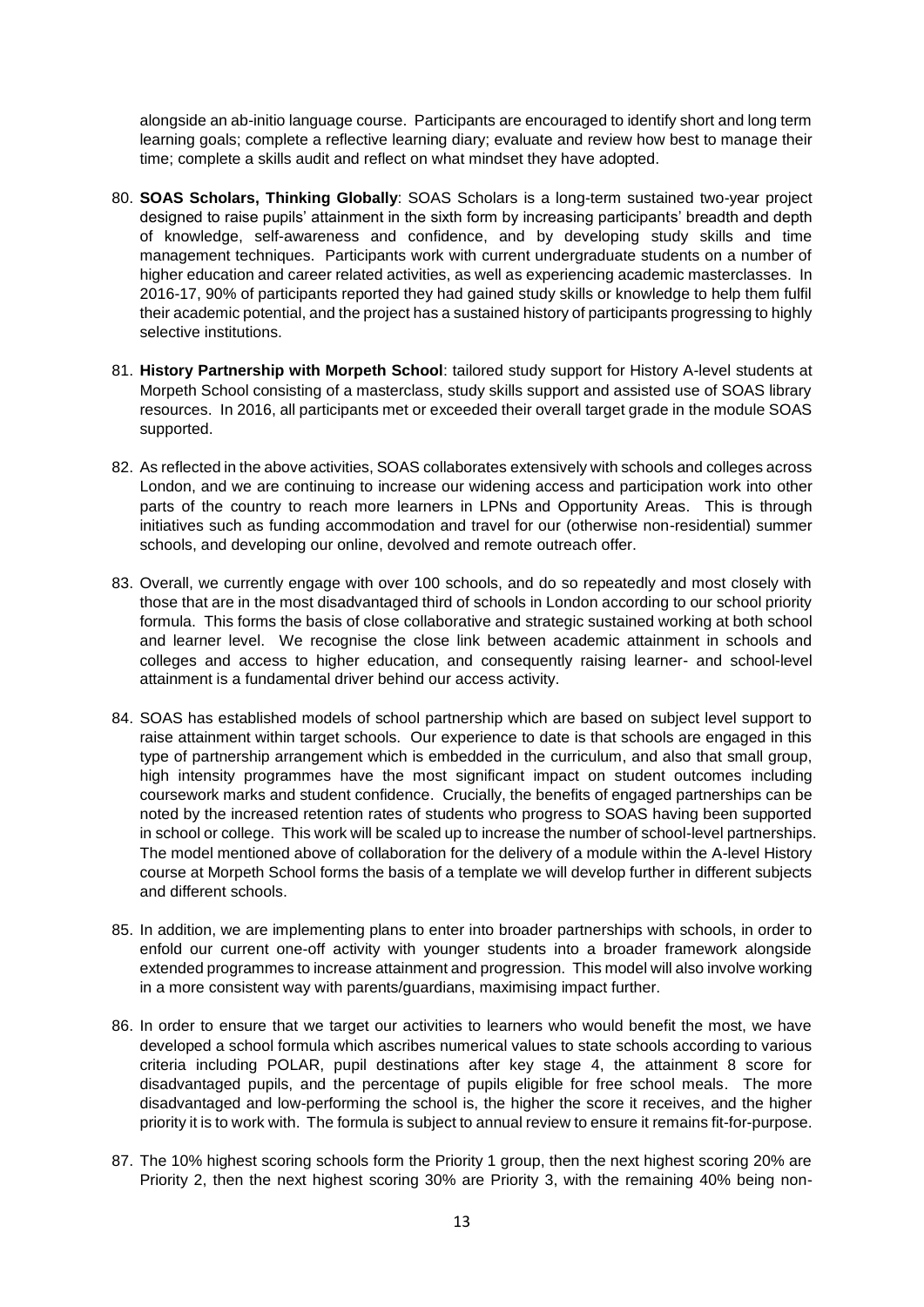priority. As a result of our school level targeting procedures, in 2016-17 we directly engaged with 13 priority 1 schools, 11 priority 2 schools and 5 priority 3 schools.

- 88. Supplementary to our school formula, we also use a basket of measures to select individual applicants to our post-16 outreach activities. The measures include an assessment of their performance at GCSE relative to the overall performance of the school they attended and additional characteristics and socioeconomic context associated with low rates of progression to higher education. The measures are designed to identify those with the academic potential to progress to highly selective institutions, but the least likely to do so.
- 89. Participants are asked to disclose socio-economic information on anonymous post-activity evaluation forms in order to ensure activities are targeting the most appropriate students. These are analysed on an event-by-event and annual basis. Of over 2000 participant evaluation forms collected in 2016/17, more than half reported no parental background of higher education, over twofifths reported that they had been in receipt of Free School Meals and just under 5% reported that they had been in care. All of these figures represent an increase since the preceding year, reflecting continued robust targeting procedures, which consistently improve year on year.

#### *Fair and contextualised admissions*

- 90. The School believes that a diverse student population contributes to a challenging and stimulating learning environment. We therefore welcome undergraduate applications from all candidates with the potential to succeed, whatever their background and we believe that a contextualised approach to admissions is vital to identify this potential most accurately. As a result, all home applicants to undergraduate programmes are considered eligible for reduced offers dependent on a basket of socio-economic and educational indicators associated with lower than expected attainment at GCSE and/or A-level, comprised of a mix of individual-level, school-level and area-level data.
- 91. Our approach is reviewed annually to ensure that it is as effective as possible, and the WP and Admissions teams are currently working together with students in order to better publicise our approach, and to demystify any aspects of the application and admissions process for SOAS applicants from underrepresented backgrounds.

#### *Student success measures*

- 92. **Bridging Courses for First Generation and Mature Students**: these are free, week-long courses for undergraduates designed to enable participants to make a flying start to their studies. The First Generation Bridging Course is for state-school educated students who are the first generation in their family to go to university or from Low Participation Neighbourhoods, and the Mature Bridging Course is for students who are 21 or over when starting their undergraduate degree. The Courses include study skills (with written work submitted and feedback given) and the development of early awareness and access to support services available, as well as a mutually supportive network. Key outcomes include a real sense of belonging, improved study skills, greater resilience and improved non-continuation rates compared to students from similar backgrounds who did not attend the courses.
- 93. **First term ementoring**: online mentoring extends the reach and impact of the Bridging Courses by providing the opportunity to eligible students to be matched with their own individual mentor throughout the first term, who can offer personal advice around the transition to university. Over 70% of students felt their mentor supported them with the social side of university, supported them with the academic side of university, and made the transition to university smoother.
- 94. **BME mentoring**: a new opportunity for BME students (particularly students from African and African Caribbean backgrounds) to meet with BME staff, with the project aiming to support participants in making the transition to SOAS and to access help and support if required. Key outcomes include a sense of belonging, and increased personal and academic confidence. Feedback to date has been overwhelmingly positive, and plans are in place to expand the scheme.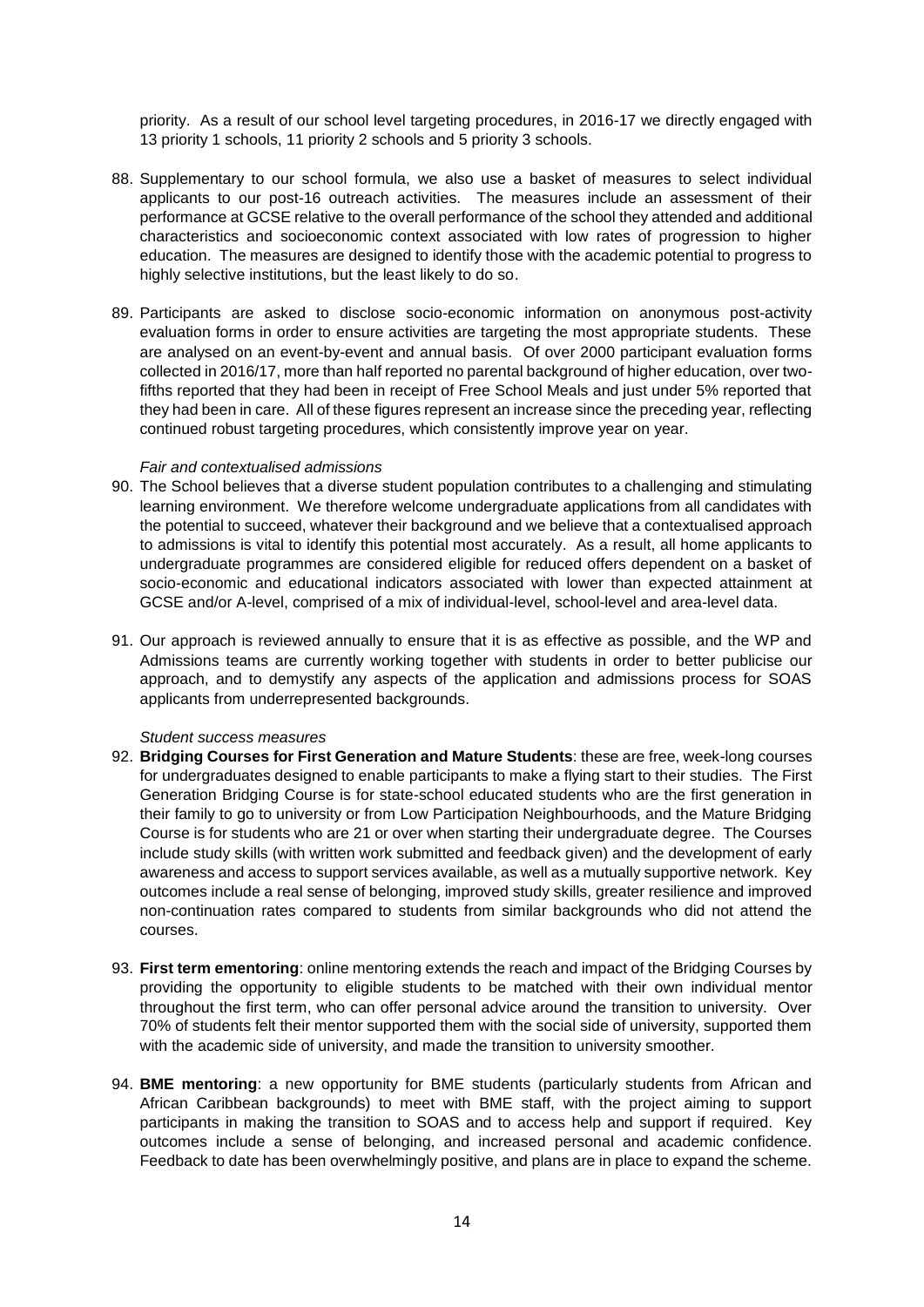- 95. **Peer assisted study support**: this programme of support targets academic subjects traditionally perceived as difficult, with peer leaders encouraging peer support during sessions and students identifying their own solutions to common problems. The sessions focus on topics the students find challenging and reflect on topics previously covered in order to scaffold learning. Targets for future interventions include 70% of PASS attendees reporting improved study skills and social networks, and reporting increased control over study management.
- 96. **Online CBT provision**: a new initiative to provide computer-based cognitive behavioural intervention to support improved mental health for students, particularly aimed at enabling students from underrepresented backgrounds who would benefit to access services. Key outcomes include improved access to services for previously hard to reach students, and faster treatment.
- 97. **Co-created research projects:** research projects co-created by students and staff are a critical element of our approach, ensuring that the lived experience of students informs the provision of measures which can be implemented and monitored at a local level. One example of this is that during the summer of 2018 the Students' Union People of Colour Officer and Working Class Students' Officer are undertaking a co-created research project examining the student experience further from the perspective of, amongst others, BME students.
- 98. Following from the Continuum research and the *Degrees of Racism* report, an Attainment Gap Working Group was established by Academic Development Committee in autumn 2016 with members drawn from across SOAS (academic and professional services) and jointly-chaired by SU co-presidents. The remit of the group was to look at attainment gaps at SOAS, and in particular at the experience and attainment of BME students. The Working Group put together an action plan which has been adopted by the School to drive forward progress. The action plan informs our Access & Participation Plan target to reduce the Black attainment gap, and sets out a range of initiatives to drive forward improvement. These include adopting KPIs which focus on BME students, promoting inclusive assessment of modules, monitoring student perceptions of teaching (including explicitly asking students to comment on how diversity, inclusion and/or structural inequalities have been addressed within modules), and further improving the data collected, analysed and reviewed by departments on the attainment gap, including as part of programme and curriculum reviews.
- 99. The School has undertaken a number of initiatives to raise awareness of attainment gaps, and possible approaches to reduce these. For example, the SOAS Learning and Teaching Summer 2018 Conference had as one of its central themes "decolonising the learning experience". In addition, we took part in the HEA London Retention Project (out of which the Retention Working Group was formed), and seek to incorporate established good practice across the sector, such as that identified in the '*What Works?'* project.
- 100. The selected student success measures outlined above have been developed from a strong evidence base and aim to combine a whole-institution inclusive approach, with additional interventions targeted at learners from underrepresented backgrounds. This approach is embedded within both the School's Strategic Plan for Learning, Teaching and the Student Experience, and strategic Equality, Diversity & Inclusion objectives. As with all our activities, we will continually improve the evaluation of the impact of our student success measures funded through the Access & Participation Plan.
- 101. We will further develop our evidence base by undertaking additional qualitative and quantitative research into the student experience for learners from underrepresented backgrounds. As part of this research process, we will undertake a scoping exercise to determine where the provision of more flexible support may be beneficial for students from underrepresented backgrounds, such as mature learners. In addition, we will examine particularly closely the experience of commuter students as there has been a significant increase in the proportion of our intake who live at home while studying (as noted in The Sutton Trust's *Home and Away* report published in 2018).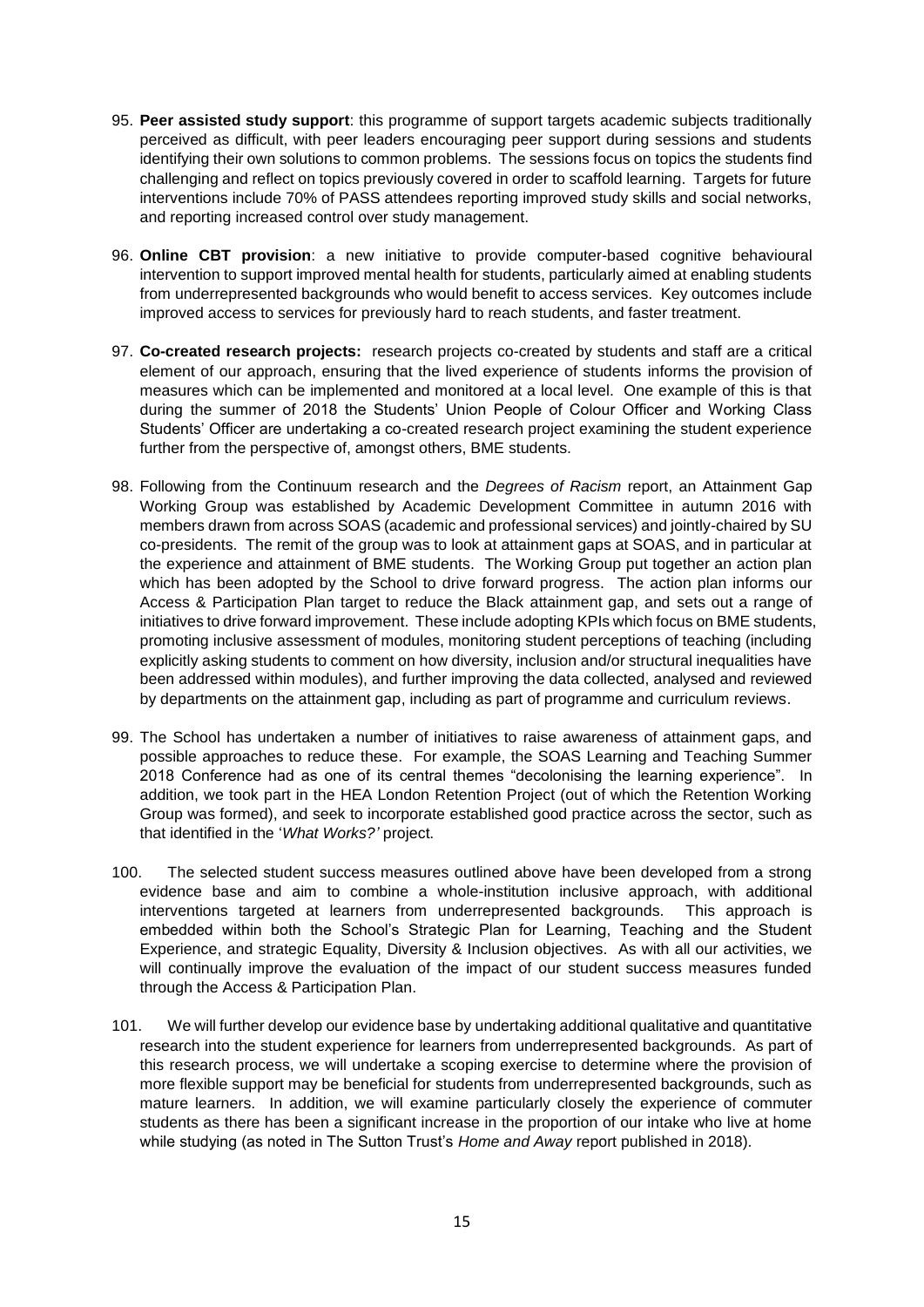102. Decolonising the curriculum is an additional key measure we are taking to increase student success for students from underrepresented backgrounds, fully aligned with our widening access and participation strategy, and which we expect to contribute significantly to reducing the ethnicity attainment gap. The Decolonising SOAS Working Group (comprised of students, academic and professional services staff) has developed a Learning and Teaching toolkit for departments to facilitate making what we teach and how we teach it more responsive to the problems of racialized privilege and discrimination within our teaching practice. Decolonising the curriculum is a key strategic priority for the Students' Union and the School, and we continue to promote this approach and aim to publicise outcomes across the sector.

#### *Progression measures*

- 103. **Outreach Student Ambassador Scheme**: Outreach Student Ambassadors work on our access outreach activities and are themselves students from underrepresented backgrounds. SOAS employs approximately 100 Outreach Student Ambassadors annually and this scheme is an opportunity to support the personal development of students from underrepresented backgrounds. They are supported to develop interactive taster workshops, based on their programmes of study, which they deliver to schools and college pupils. Feedback taken from Student Ambassador Scheme exit surveys demonstrate that 100% of Ambassadors thought they benefited, and over 90% said their employability, public speaking, leadership and people skills were improved as a result of their participation.
- 104. **Targeted Careers Service provision**: the Widening Participation team works closely with the Careers Service, including being able to use the Careers Registration data to track changes in careers thinking, and funding microplacements for students from underrepresented backgrounds. We are collaboratively exploring and trialling a range of progression measures designed to impact outcomes for students from underrepresented backgrounds, in order to develop increased understanding of what works most effectively.
- 105. **Internationalisation**: current measures to promote internalisation have included collaborating with the organisation Common Purpose to provide an international leadership development programme experience for 25 students from underrepresented backgrounds and with little to no experience of international travel. We have also supported students from underrepresented backgrounds to successfully apply for ACU Global Summer School grants, and will continue to explore the most effective ways to support internationalisation for students from underrepresented backgrounds.

# *Financial support*

- 106. SOAS will provide a bursary worth £4500 for students from low-income backgrounds in 2019/20 as institutional analysis indicates that financial support positively impacts on student success outcomes for students from underrepresented backgrounds. This evidence, and a strong steer from our student body, has informed our decision to offer financial support over the duration of programmes for students from the most disadvantaged groups.
- 107. We are committed to ensuring that the financial support on offer remains at an appropriate level and will undertake further research into the cost of living for SOAS students, and will review our approach to bursaries if tuition fee levels change.
- 108. **SOAS Bursary**: this bursary provides £1500 a year to every undergraduate student with a household income below £25,000, thereby guaranteeing financial support to students from lowincome backgrounds. The bursary is paid during three years of study, not including language years abroad.

| <b>SOAS Bursary</b> | First year | <b>Second vear</b> | Third year | Total |  |  |
|---------------------|------------|--------------------|------------|-------|--|--|
|                     | £1500      | £1500              | £1500      | £4500 |  |  |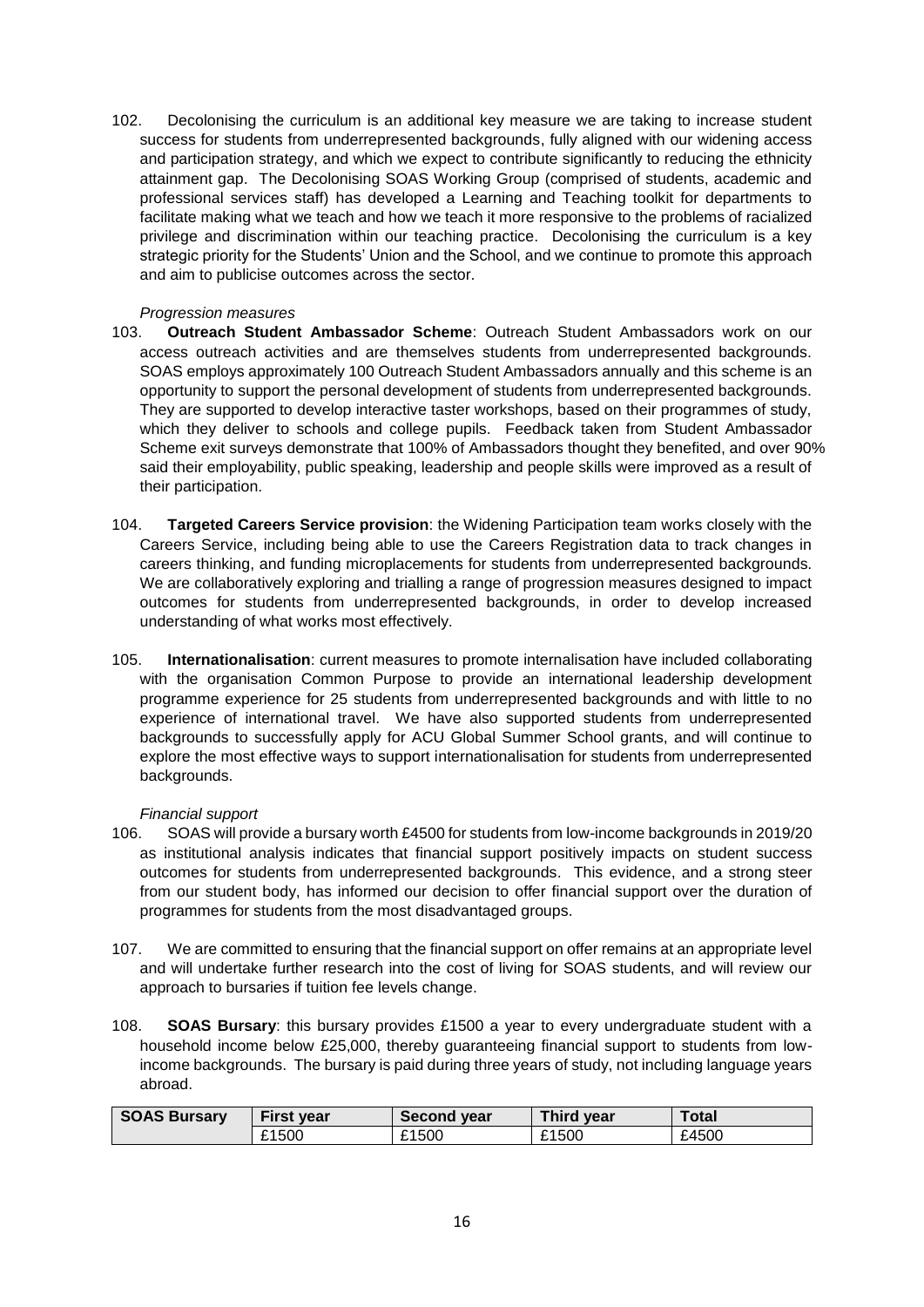- 109. SOAS will deposit the cash bursary directly into the student's bank account by the end of February in each relevant academic year. However please note that the current timetable for payments is subject to review as part of a student-centred project reviewing our bursary offer to ensure that impact is maximised for students from underrepresented backgrounds. As part of this review we will aim to make bursary payments as early in the academic year as possible.
- 110. To ensure every student with a household income below £25 000 receives a bursary, we have made provision for a greater number of bursaries than our student numbers forecast. If actual numbers of students in 2019-20 result in there being unallocated funds, we intend that this amount will be used to provide financial support to SOAS students with a household income between £25,001 and £42,875, prioritising allocation in order of those with the lowest household income.

#### **Investment**

111. Based on the assessment of current performance outlined previously, SOAS will commit 31.3% of its higher fee income on access, student success, and progression measures. The table below shows the split between financial support, access, student success, and progression expenditure.

|                          | 2019-20    |
|--------------------------|------------|
| <b>Financial Support</b> | £896,518   |
| <b>Access</b>            | £436,810   |
| <b>Student Success</b>   | £465,656   |
| Progression              | £23.160    |
| <b>Total Expenditure</b> | £1,822,144 |

112. The table below demonstrates, in percentage of higher fee income terms, how our split of spend responds to our assessment of current performance.

|                          | 2019-20 |
|--------------------------|---------|
| <b>Financial Support</b> | 15.4%   |
| <b>Access</b>            | 7.5%    |
| <b>Student Success</b>   | $8.0\%$ |
| <b>Progression</b>       | 0.4%    |
| <b>Total Expenditure</b> | 31.3%   |

113. As well as the investment above SOAS will make further investment in widening access, student success and progression through funding a number of staff posts across a range of teams in the institution including Admissions, Student Advice and Wellbeing, and Learning and Teaching Development. Further to this SOAS will fund inclusive whole-institution initiatives such as the HEA Inclusive Assessment and Feedback project. This further investment will be underpinned by the developing SOAS Access & Participation Strategy, which will also identify strategic widening access and participation objectives for additional fundraising.

# **Provision of information to students**

- 114. SOAS provides clear, accessible and timely information to applicants and potential students on our undergraduate fees and financial support. Information on fees and financial support is provided through our institutional website and the UCAS website in sufficient advance and level of detail to enable prospective students to make an informed choice. We will continue to publish this information on these websites.
- 115. Regarding the financial support available, we will make clear any eligibility criteria and the application process to be considered for the SOAS Bursary. This will also be included in our leaflet on financial support which is distributed to schools and colleges, and which is produced in conjunction with students from underrepresented backgrounds. As mentioned previously we are undertaking a student-centred project regarding our bursaries, which will also focus upon ensuring that information about our financial support is clear and accessible.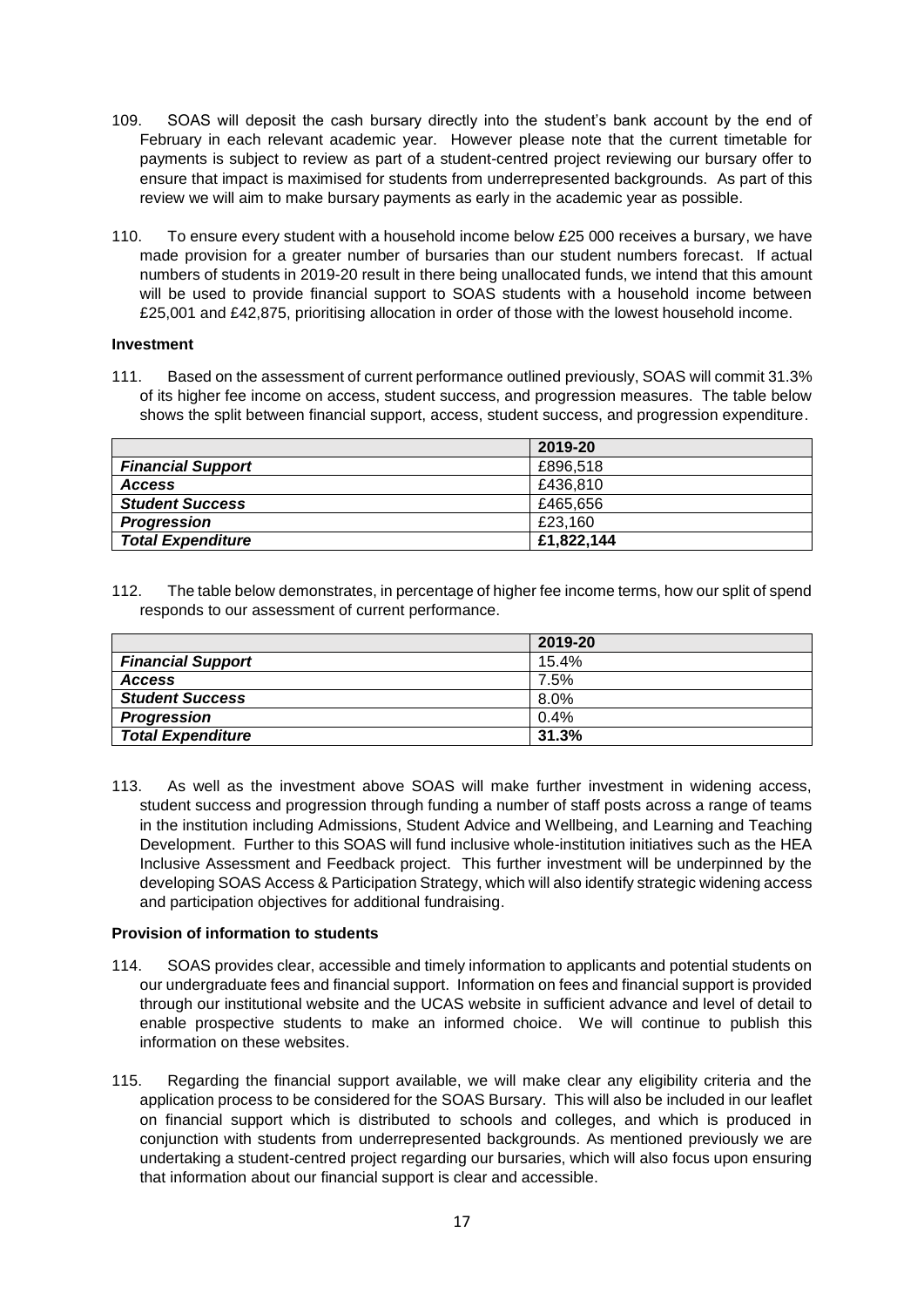116. In addition, we will ensure Access Agreements and Access and Participation Plans pertaining to students studying at SOAS will be available through the SOAS website.

> **Access & Participation Enquiries:**  SOAS Widening Participation Team [wpteam@soas.ac.uk](mailto:wpteam@soas.ac.uk) Follow *@soaswpteam*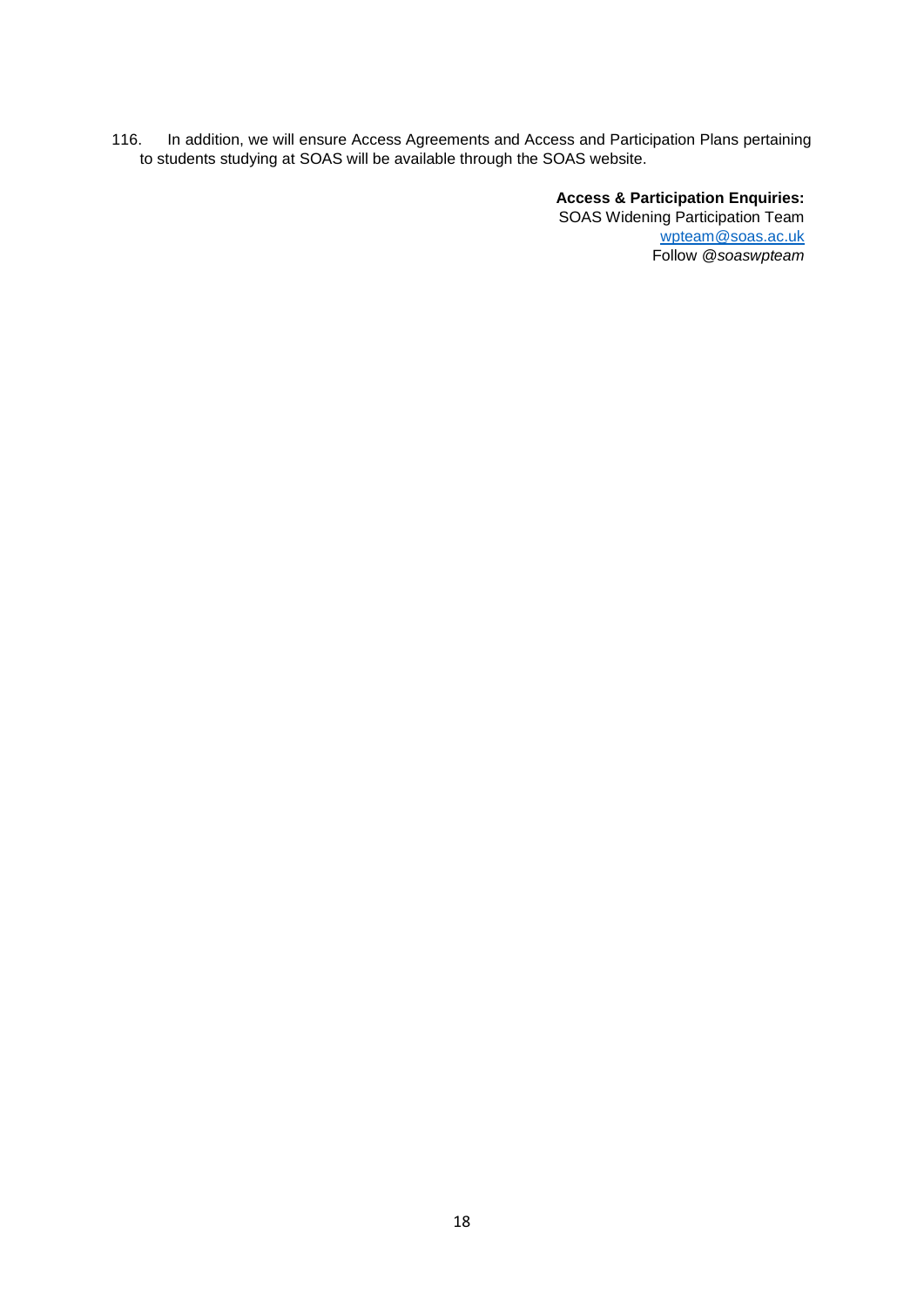\* course type not listed.

# Full-time and part-time course fee levels for 2019-20 entrants.

Please enter inflationary statement in the free text box below.

SOAS will not be inflating fees for 2019-20 entrants in subsequent years.

| <b>Full-time course type:</b>    | <b>Additional information:</b>    | <b>Course fee:</b> |
|----------------------------------|-----------------------------------|--------------------|
| First degree                     | New students from 2019-20 onwards | £9,250             |
| Foundation degree                |                                   |                    |
| Foundation year / Year 0         |                                   |                    |
| HNC / HND                        |                                   | ÷                  |
| CertHE / DipHE                   | New students from 2019-20 onwards | £9,250             |
| Postgraduate ITT                 |                                   |                    |
| Accelerated degree               |                                   | $\star$            |
| Sandwich year                    |                                   |                    |
| Erasmus and overseas study years | New and continuing students       | £1,385             |
| Other                            |                                   |                    |
| Franchise full-time course type: | <b>Additional information:</b>    | <b>Course fee:</b> |
| First degree                     |                                   |                    |
| Foundation degree                |                                   |                    |
| Foundation year / Year 0         |                                   |                    |
| HNC / HND                        |                                   |                    |
| CertHE / DipHE                   |                                   |                    |
| Postgraduate ITT                 |                                   | $\star$            |
| Accelerated degree               |                                   | $\star$            |
| Sandwich year                    |                                   | $\star$            |
| Erasmus and overseas study years |                                   |                    |
| Other                            |                                   |                    |
| Part-time course type:           | <b>Additional information:</b>    | <b>Course fee:</b> |
| First degree                     |                                   |                    |
| Foundation degree                |                                   |                    |
| Foundation year / Year 0         |                                   |                    |
| HNC / HND                        |                                   |                    |
| CertHE / DipHE                   |                                   |                    |
| Postgraduate ITT                 |                                   |                    |
| Accelerated degree               |                                   | $\star$            |
| Sandwich year                    |                                   |                    |
| Erasmus and overseas study years |                                   |                    |
| Other                            |                                   |                    |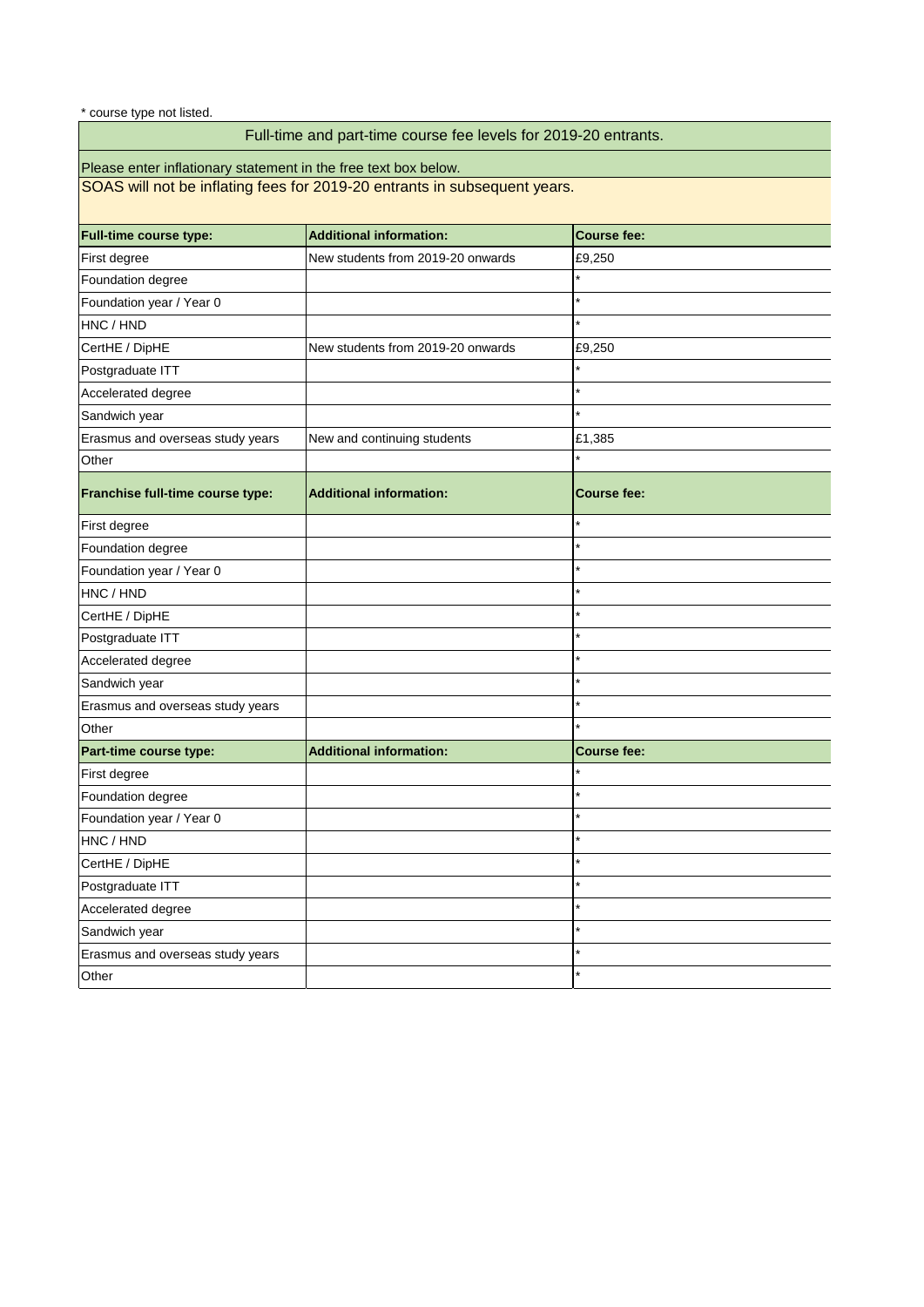| Table 8a - Statistical targets and milestones relating to your applicants, entrants or student body |                                   |                                           |                                                                                                                |                                                                                           |                              |                     |               |         |         |         |                                                                      |                                                     |                                                                                           |
|-----------------------------------------------------------------------------------------------------|-----------------------------------|-------------------------------------------|----------------------------------------------------------------------------------------------------------------|-------------------------------------------------------------------------------------------|------------------------------|---------------------|---------------|---------|---------|---------|----------------------------------------------------------------------|-----------------------------------------------------|-------------------------------------------------------------------------------------------|
| Reference                                                                                           | Stage of the lifecycle (drop-down | Main target type (drop-down               |                                                                                                                | Description                                                                               | Is this a<br>collaborative   | Baseline year       |               |         |         |         | Yearly milestones (numeric where possible, however you may use text) | Commentary on your<br>milestones/targets or textual |                                                                                           |
| number                                                                                              | menu)                             | menu)                                     | Target type (drop-down menu)                                                                                   | (500 characters maximum)                                                                  | target? (drop-<br>down menu) | (drop-down<br>menu) | Baseline data | 2018-19 | 2019-20 | 2020-21 | 2021-22                                                              | 2022-23                                             | description where numerical<br>description is not appropriate<br>(500 characters maximum) |
| T16a_01                                                                                             | Access                            | Low participation<br>neighbourhoods (LPN) | <b>HESA T1a - Low participation</b><br>neighbourhoods (POLAR3)<br>(Young, full-time, first degree<br>entrants) | To increase the proportion of<br>young LPN students from this<br>group to 5.4% by 2019/20 | <b>No</b>                    | 2013-14             | 4%            | 4.9%    | 5.4%    |         |                                                                      |                                                     |                                                                                           |
| T16a_02                                                                                             | Access                            | Low participation<br>neighbourhoods (LPN) | HESA T2a - (Mature, full-<br>time, first degree entrants)                                                      | To increase the proportion of<br>mature LPN students from this<br>group to 4% by 2019/20  | <b>No</b>                    | 2013-14             | 2.2%          | 3.5%    | 4%      |         |                                                                      |                                                     |                                                                                           |
| T16a_03                                                                                             | Access                            | <b>Disabled</b>                           | <b>HESA T7 - Students in</b><br>receipt of DSA (full-time, first<br>degree entrants)                           | To increase the proportion of<br>this group to 7% by 2019/20                              | <b>No</b>                    | 2013-14             | 6.3%          | 6.9%    | 7%      |         |                                                                      |                                                     |                                                                                           |
| T16a_04                                                                                             | <b>Access</b>                     | Socio-economic                            | HESA T1a - NS-SEC classes 4-7<br>(Young, full-time, first degree<br>entrants)                                  | To maintain the proportion of<br>students from this group by<br>2019/20                   | <b>No</b>                    | 2013-14             | 31%           | 31%     | 31%     |         |                                                                      |                                                     |                                                                                           |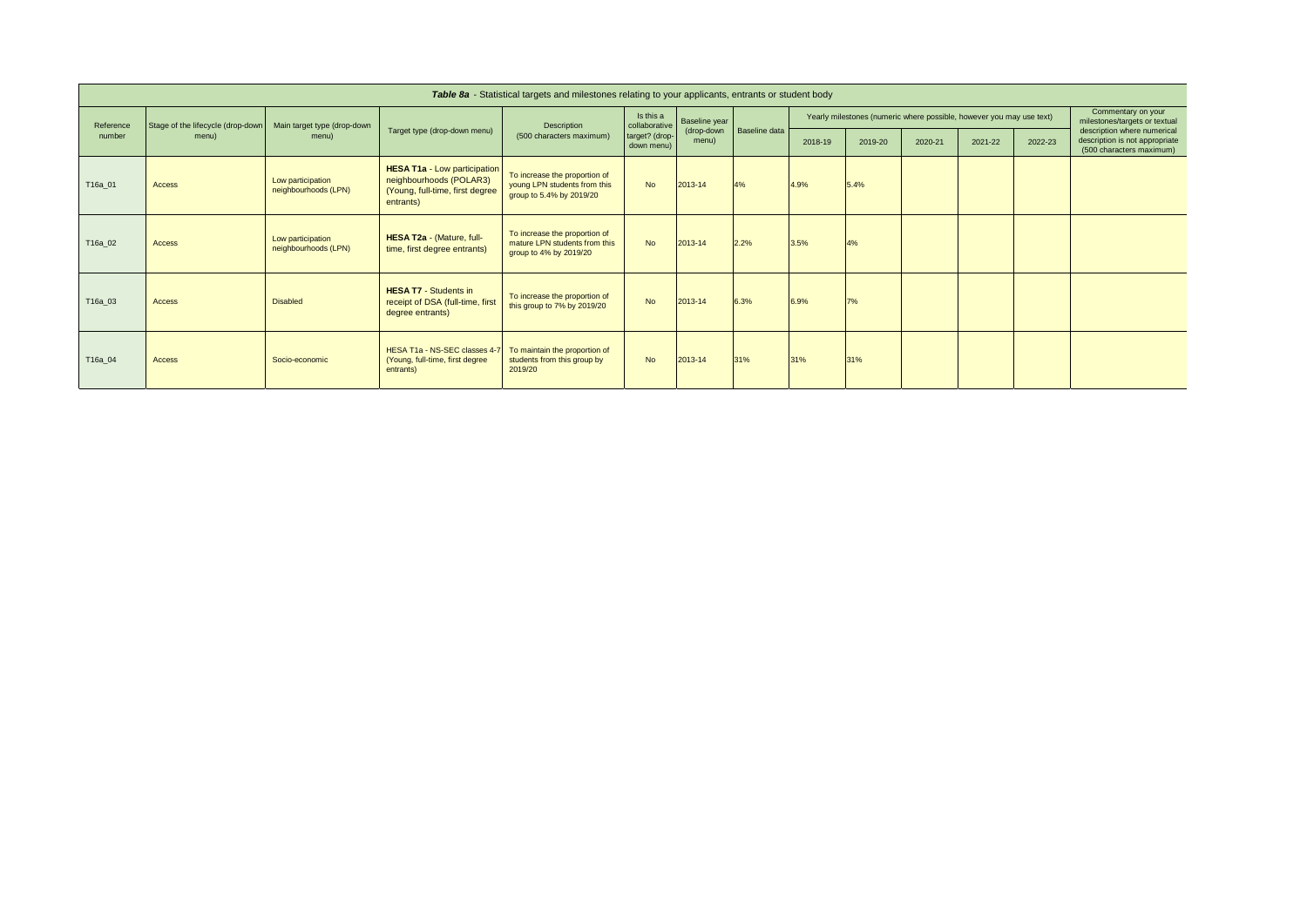| T16a_05 | Access                 | State school                                         | <b>HESA T1a - State School</b><br>(Young, full-time, first degree<br>entrants)                  | To maintain the proportion of<br>students from this group by<br>2019/20              | <b>No</b> | $2013 - 14$ | 82%   | 82%  | 82% |  |  |
|---------|------------------------|------------------------------------------------------|-------------------------------------------------------------------------------------------------|--------------------------------------------------------------------------------------|-----------|-------------|-------|------|-----|--|--|
| T16a_06 | <b>Student success</b> | Other (please give details in<br>Description column) | <b>HESA T3a - No longer in HE</b><br>after 1 year (Young, full-time,<br>first degree entrants)  | To reduce the non-continuation<br>rate of young students to 5% by<br>2019/20         | <b>No</b> | $2012 - 13$ | 6.4%  | 5.5% | 5%  |  |  |
| T16a_07 | <b>Student success</b> | Other (please give details in<br>Description column) | <b>HESA T3a - No longer in HE</b><br>after 1 year (Mature, full-time,<br>first degree entrants) | To reduce the non-continuation<br>rate of mature students to 15%<br>by 2019/20       | <b>No</b> | $2012 - 13$ | 20.6% | 16%  | 15% |  |  |
| T16a_08 | <b>Student success</b> | Other (please give details in<br>Description column) | HESA T3a - No longer in HE<br>after 1 year (All, full-time, first<br>degree entrants)           | To reduce the non-continuation<br>rate of the overall population to<br>7% by 2019/20 | <b>No</b> | $2012 - 13$ | 9.7%  | 8%   | 7%  |  |  |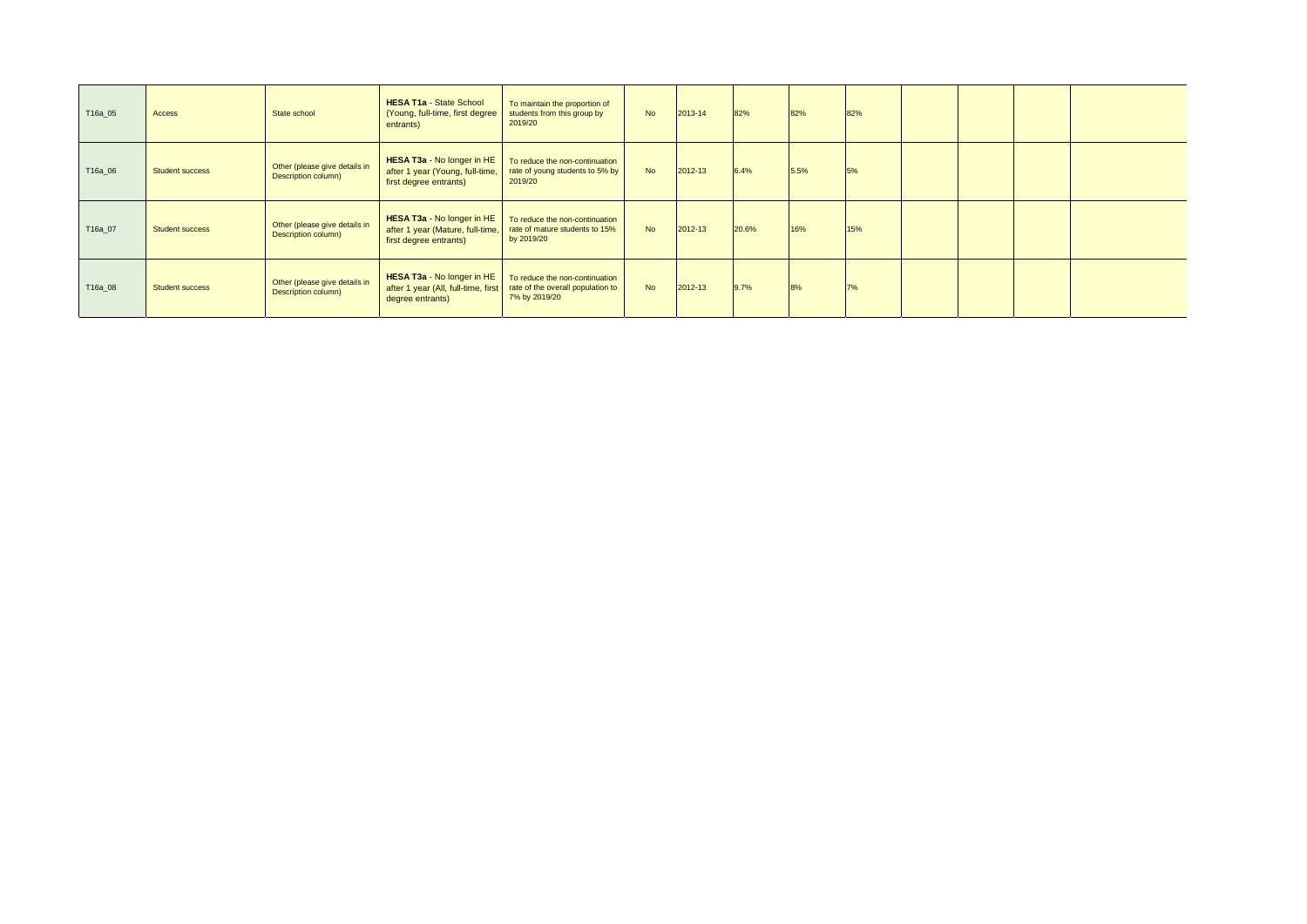| Table 8b - Other milestones and targets. |                               |                             |                                                                               |                                                                                                                    |                            |         |                               |              |                                                                      |         |         |                                                                                    |                                                            |
|------------------------------------------|-------------------------------|-----------------------------|-------------------------------------------------------------------------------|--------------------------------------------------------------------------------------------------------------------|----------------------------|---------|-------------------------------|--------------|----------------------------------------------------------------------|---------|---------|------------------------------------------------------------------------------------|------------------------------------------------------------|
| Reference                                | Select stage of the lifecycle | Main target type (drop-down | Target type (drop-down menu)                                                  | Description                                                                                                        | Is this a<br>collaborative |         | Baseline year   Baseline data |              | Yearly milestones (numeric where possible, however you may use text) |         |         | Commentary on your<br>milestones/targets or textual<br>description where numerical |                                                            |
| Number                                   |                               | menu)                       |                                                                               | (500 characters maximum)                                                                                           | target?                    |         |                               | 2018-19      | 2019-20                                                              | 2020-21 | 2021-22 | 2022-23                                                                            | description is not appropriate<br>(500 characters maximum) |
| T16b_01                                  | <b>Access</b>                 | State school                | Outreach / WP activity (other -<br>please give details in the next<br>column) | To increase the number of<br>school and FE college students<br>engaged in extended<br>programmes to 100 by 2019/20 | <b>No</b>                  | 2012-13 | 60 students                   | 90 students  | 100 students                                                         |         |         |                                                                                    |                                                            |
| T16b_02                                  | <b>Access</b>                 | State school                | Outreach / WP activity (summer<br>schools)                                    | To increase the number of<br>students attending subject-based<br>summer schools                                    | <b>No</b>                  | 2012-13 | 160 students                  | 180 students | 200 students                                                         |         |         |                                                                                    |                                                            |
| T16b_03                                  | <b>Access</b>                 | State school                | Outreach / WP activity (other -<br>please give details in the next<br>column) | To increase the proportion of<br>outreach attendees who apply to<br>SOAS to 35% by 2019/20                         | <b>No</b>                  | 2012-13 | 25%                           | 33%          | 35%                                                                  |         |         |                                                                                    |                                                            |
| T16b_04                                  | <b>Access</b>                 | State school                | <b>Contextual data</b>                                                        | To increase the conversion rate<br>of outreach attendees who gain<br>a place at SOAS to 35% by<br>2019/20          | <b>No</b>                  | 2012-13 | 25%                           | 32%          | 35%                                                                  |         |         |                                                                                    |                                                            |
| T16b_05                                  | Progression                   | <b>Mature</b>               | Outreach / WP activity (other -<br>please give details in the next<br>column) | To increase the number of<br>mature students attending the<br><b>Bridging Course to 75 by</b><br>2019/20           | <b>No</b>                  | 2012-13 | 44 students                   | 65 students  | 75 students                                                          |         |         |                                                                                    |                                                            |